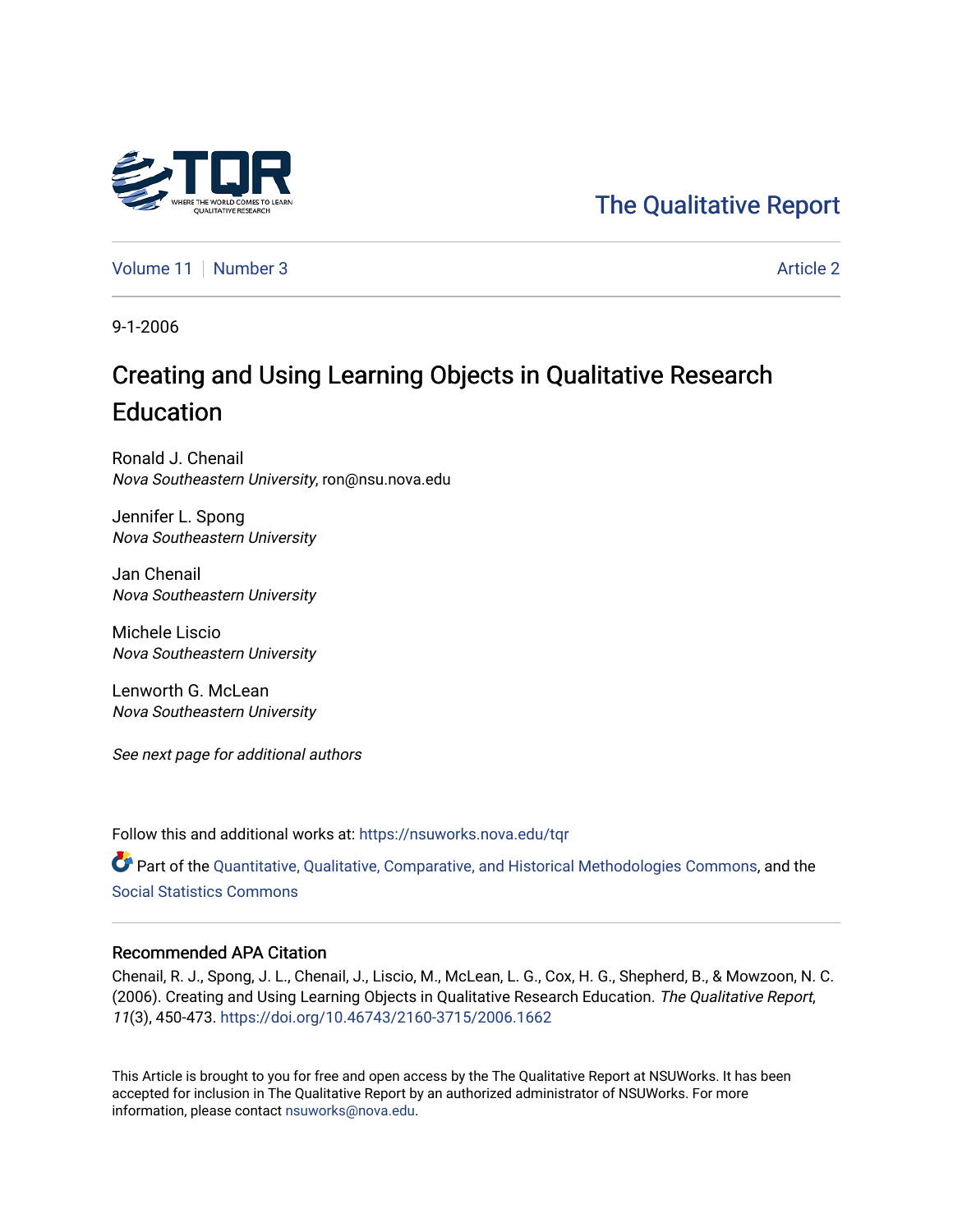

## Creating and Using Learning Objects in Qualitative Research Education

## Abstract

Based upon the lessons learned and the educational materials generated from a doctoral course on qualitative data analysis, a group of doctoral students, their professor, and a linguistics consultant launched an on- going project to create a series of reusable learning objects designed to help other groups of students and professors learn how to analyze qualitative data. The results of the first six months of this project are shared, as the team describes how they have begun to use instructional design and software applications to create a digital learning environment in the form of a series of activities engineered to help analysts learn how to master grounded theory open coding

## Keywords

Grounded Theory, Reusable Learning Objects, Qualitative Data Analysis, and Digital Learning Environment

## Creative Commons License



This work is licensed under a [Creative Commons Attribution-Noncommercial-Share Alike 4.0 License](https://creativecommons.org/licenses/by-nc-sa/4.0/).

## Authors

Ronald J. Chenail, Jennifer L. Spong, Jan Chenail, Michele Liscio, Lenworth G. McLean, Holly G. Cox, Brenda Shepherd, and Nura C. Mowzoon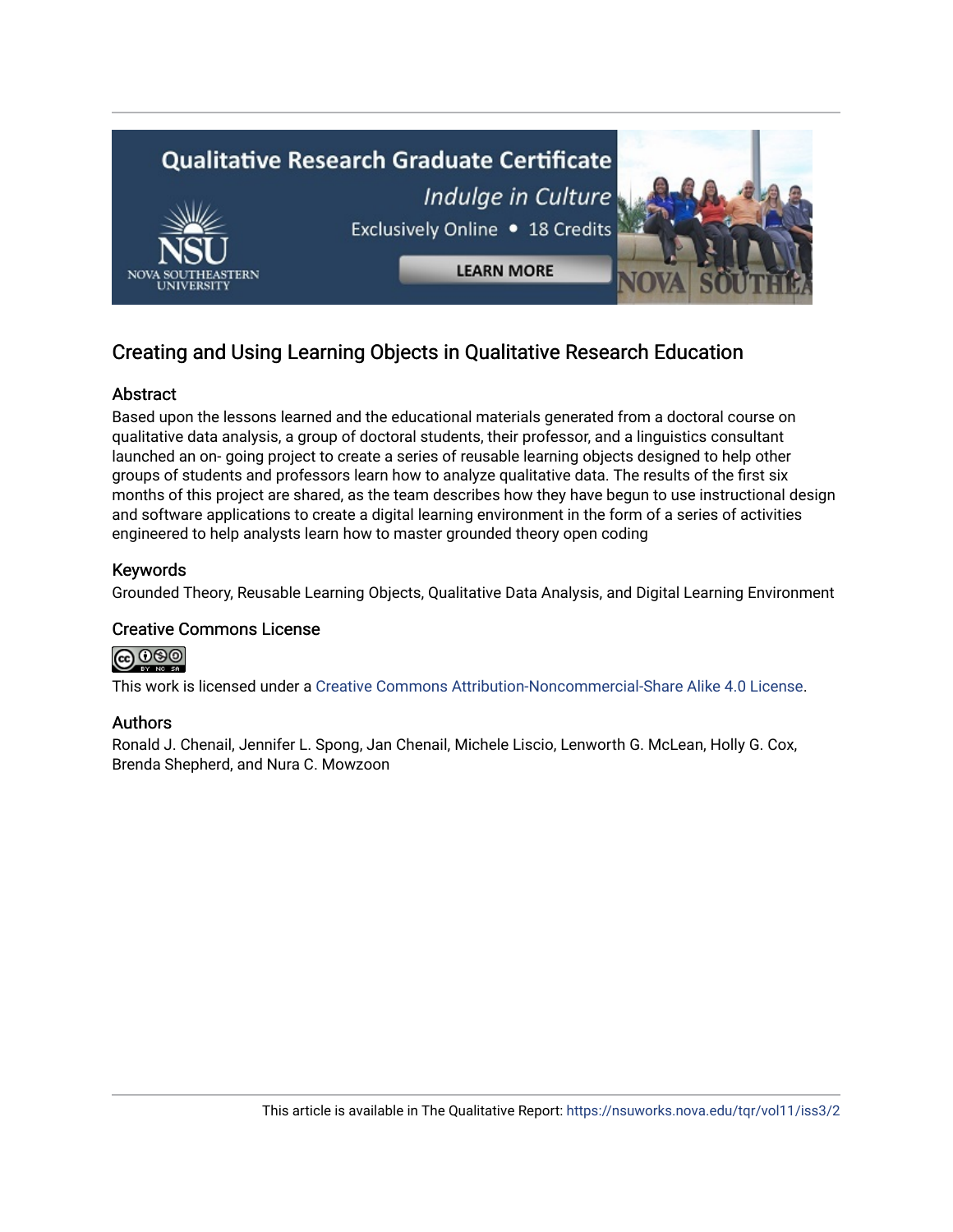## **Creating and Using Learning Objects in Qualitative Research Education**

### **Ronald J. Chenail, Jennifer L. Spong, Jan Chenail, Michele Liscio, Lenworth G. McLean, Holly G. Cox, Brenda Shepherd, and Nura C. Mowzoon**

Nova Southeastern University, Fort Lauderdale, Florida

*Based upon the lessons learned and the educational materials generated from a doctoral course on qualitative data analysis, a group of doctoral students, their professor, and a linguistics consultant launched an ongoing project to create a series of reusable learning objects designed to help other groups of students and professors learn how to analyze qualitative data. The results of the first six months of this project are shared, as the team describes how they have begun to use instructional design and software applications to create a digital learning environment in the form of a series of activities engineered to help analysts learn how to master grounded theory open coding. Key Words: Grounded Theory, Reusable Learning Objects, Qualitative Data Analysis, and Digital Learning Environment* 

In the summer of 2005, a group of marriage and family therapy doctoral students took their second course in a two-course qualitative research sequence. In the first course, they learned about a variety of qualitative research methodologies such as ethnography (Fetterman, 1998), phenomenology (van Manen, 2002), and grounded theory (Glaser, 1994; Glaser & Strauss, 1967; Strauss, 1987; Strauss & Corbin, 1998), and had begun to master the skills needed to design a study, and to collect qualitative data via fieldwork and interviews. The second course picked up where the first course ended, and the students began to learn how to analyze the data they had collected and prepared the semester before.

This second class was taught by Ron Chenail in the form of an extended workshop; week after week the students analyzed the interviews they had conducted with each other the previous semester. This was done from a variety of methodological perspectives such as generic qualitative analysis (Caelli, Ray, & Mill, 2003), grounded theory (Glaser, 1994; Glaser & Strauss, 1967; Strauss, 1987; Strauss, & Corbin, 1998), phenomenology (van Manen, 2002), and recursive frame analysis (Chenail, 1995). They would come to class each week with their analyzed transcripts, memos, audit trails, and journals in hand, and share their results, insights, questions, successes, and frustrations with their fellow classmates, Ron, and Jan Chenail, a linguistics expert who served as a participant-observer for the class. As a result of this intensive immersion into the world of qualitative data analysis, the students successfully mastered the skills and knowledge they would need to conduct similar analyses in their forthcoming dissertations and other future qualitative studies.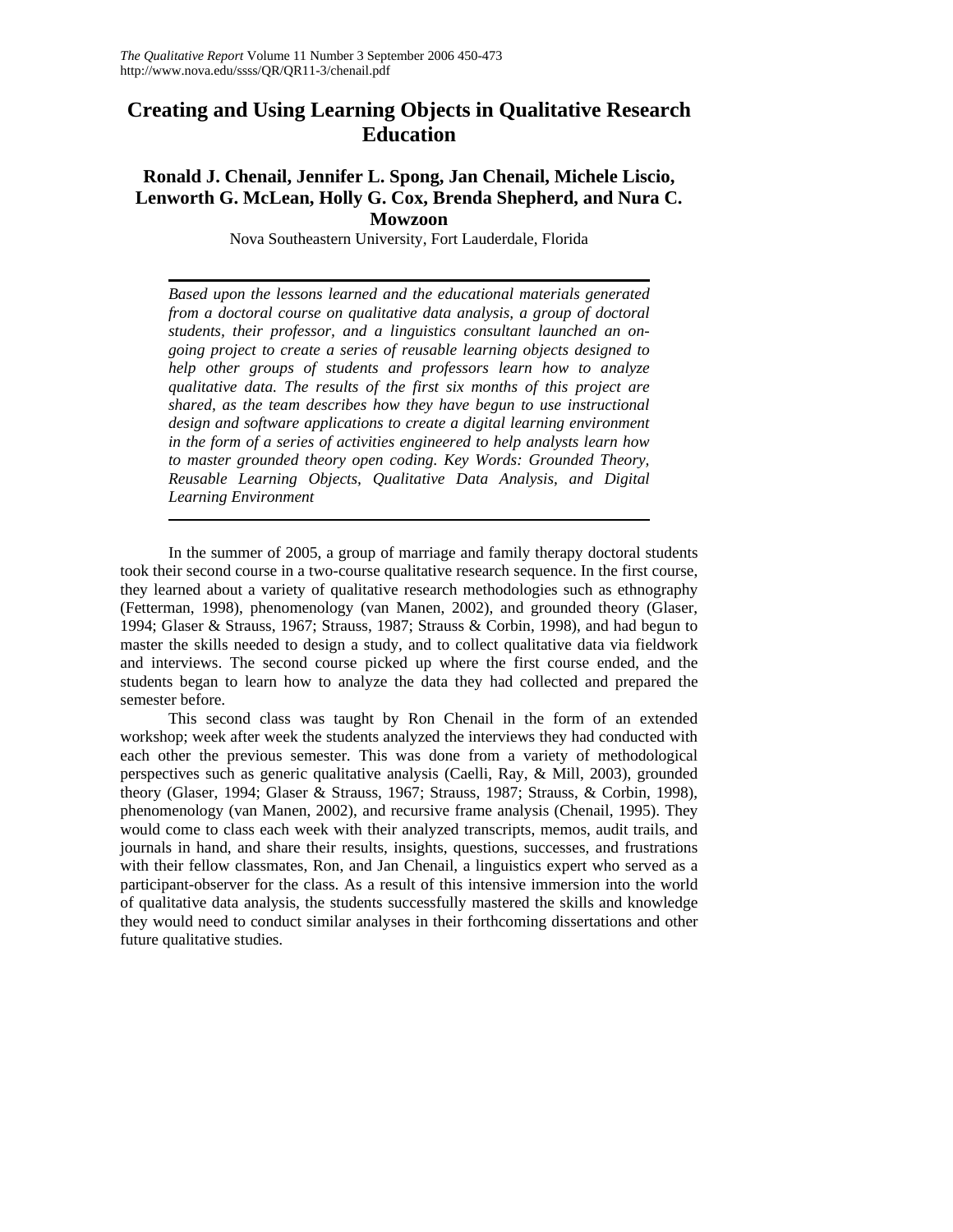The students also produced an extensive body of valuable educational product in the form of their various rendered analyses of their interviews and their archived reflections on this learning process. In reviewing these materials, it became clear to all of the participants in the class that these artifacts were just the sort of insider perspectives and tacit knowledge that could prove to be useful for subsequent groups of novice qualitative data analysts to review. The work could also be mined for insights on the learning of this process and also for them to see that everyone struggles in their pursuit of mastering these analytical systems.

To distill the potential value of these materials and insights, Ron invited the students to continue their learning process after the course, and to work as a team with Jan and him to transform the materials they had *used* to learn qualitative data analysis into a new set of learning activities that could be *re-used* by future groups of learners. From that invitation, Jennifer Spong, Michele Liscio, Lenworth McLean, Holly Cox, Brenda Shepherd, and Nura Mowzoon, from the class, volunteered and the newly formed team began working on deconstructing the original, face-to-face doctoral class and reconstructing it into a digital learning environment (Chenail, 2004) consisting of a system of reusable learning objects (Barritt & Alderman, 2004; Wiley, 2002b). This paper is a report on the first six months of this project.

#### **Deconstructing SFTD 7350 - Qualitative Research II**

The team started to deconstruct their original class, SFTD 7350 - Qualitative Research II, by gathering all of the materials they had generated during the semesterlength course and reviewing them along with the class syllabus. After this refamiliarization process, they next turned their focus to the course's four learning objectives: (1) Students will be able to understand the historical development of qualitative data analysis; (2) Students will be able to understand how qualitative data analysis is connected to data gathering and data presentation; (3) Students will be able to identify the different types of qualitative data analysis methodology; and (4) Students will be able to apply the theory of data analysis to practice. Of the four learning objectives, the group elected to begin the project with the fourth. This objective was selected because the group agreed that mastering the knowledge and skills needed to conduct an actual qualitative data analysis made this objective the most difficult one of the course and the one objective on which learners needed to demonstrate their competencies or they would not otherwise be able to conduct and complete a study of their own.

After selecting this learning objective as a focus, they then reviewed the four major methodologies they had covered in the class: generic qualitative data analysis (Caelli et al., 2003), grounded theory (Glaser, 1994; Glaser & Strauss, 1967; Strauss, 1987; Strauss & Corbin, 1998), phenomenology (van Manen, 2002), and recursive frame analysis (Chenail, 1995) with the intent of selecting one methodology on which to apply the learning objective they had previous selected. In a process of elimination, they selected grounded theory because of its popularity and its relatively small body of foundational works (e.g., Glaser, 1994; Glaser & Strauss; Strauss; Strauss & Corbin). These characteristics made grounded theory a good candidate to start the project.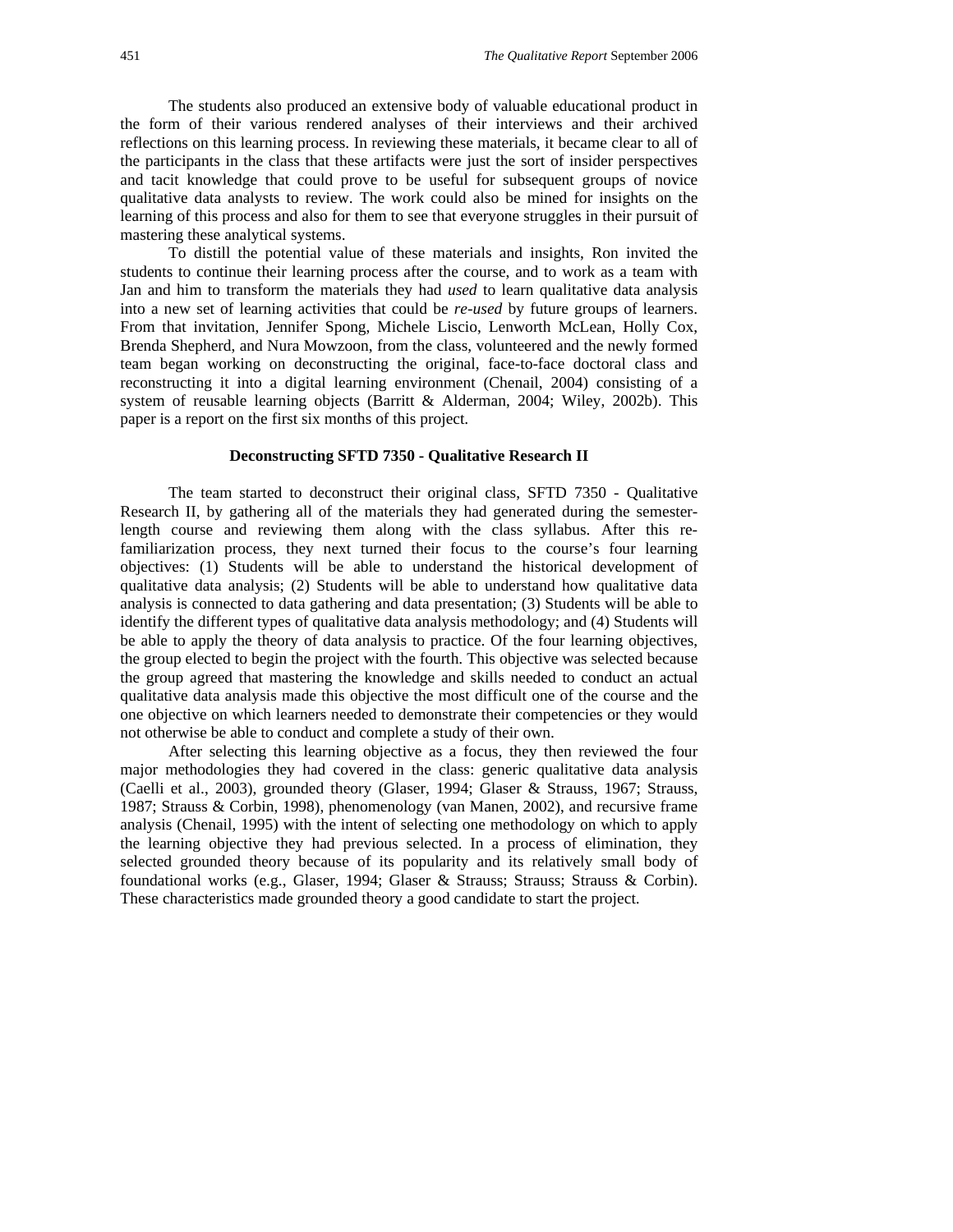With an organizing learning objective, "Students will be able to apply the theory of grounded theory to practice," now in place, the team set about focusing on the particulars of grounded theory, and breaking the qualitative research approach into its major distinctions. They did this by reviewing the major texts produced by the originators of the methodology, Barney Glaser and Anselm Strauss (e.g., Glaser, 1994; Glaser & Strauss, 1967; Strauss, 1987; Strauss & Corbin, 1998), as well as other important grounded theory texts (e.g., Dey, 1999) and papers (e.g., Harry, Sturges, & Klingner, 2005).

This review of the grounded theory body of literature produced two significant findings: (1) There were significant differences between the model as described and prescribed by Glaser (e.g., Glaser, 1994, 2002; Glaser with Holton, 2004) on one hand, and Strauss and Corbin (Strauss, 1987; Strauss & Corbin, 1998) on the other hand (see Boychuk Duchscher & Morgan, 2004); and (2) There were significant differences between the originators versions of grounded theory and subsequent interpreters of the approach (see Dey, 1999). Faced with this dilemma, the team decided to focus primarily on the Strauss and Corbin version of the model, with some portions of Glaser's (2002) approach mixed in as well, as the original presentation of the approach (Glaser & Strauss, 1967). The team made this decision for a number of reasons: (1) Focusing primarily on one approach helped to bring a degree of simplicity to the project; (2) The Strauss and Corbin text was widely used; and (3) The text was available electronically including a digital, full-text version through the university's electronic library as well as a limited full-text access version through Google's new online Book Search website (http://books.google.com/). This last rationale was especially important because when it came time to develop the learning objects, the team could rely on portions of the digitalized text of the book, which would also be accessible online.

Parallel to this review of the grounded theory literature, the team members also began to review those class assignments that dealt with grounded theory. These artifacts from the class included the interviews they had conducted, recorded, and transcribed from their first qualitative research class, their open coding attempts on the transcripts and the associated memos, the subsequent categories constructed from the concepts identified during the open coding phase, their initial forays at constructing grounded theories, and their reflective accounts on these activities from their journals.

The next decision point for the team to decide was where to start the process of reconstructing the learning of grounded theory into a series of reusable learning objects (Barritt & Alderman, 2004; Wiley, 2002b). Although Strauss and Corbin (1998) do not see the grounded theory coding process as a series of separate activities, they do acknowledge that such a presentation strategy is helpful for analysts first attempting to learn coding. While there were a countless number of possible starting points, the team began with the process of conceptualization in open coding (Strauss & Corbin).

Conceptualization is the process by which grounded theory analysts explain the meanings they find in the data by giving these patterns names (Glaser, 2002, p. 4). Conceptualization is a distinctive feature that makes grounded theory a unique approach to qualitative data analysis: This critical task must be mastered by analysts in order to ultimately generate grounded theory. In other words, if the analysts cannot generate sound explanatory concepts as a foundation of their analysis, then they cannot move on to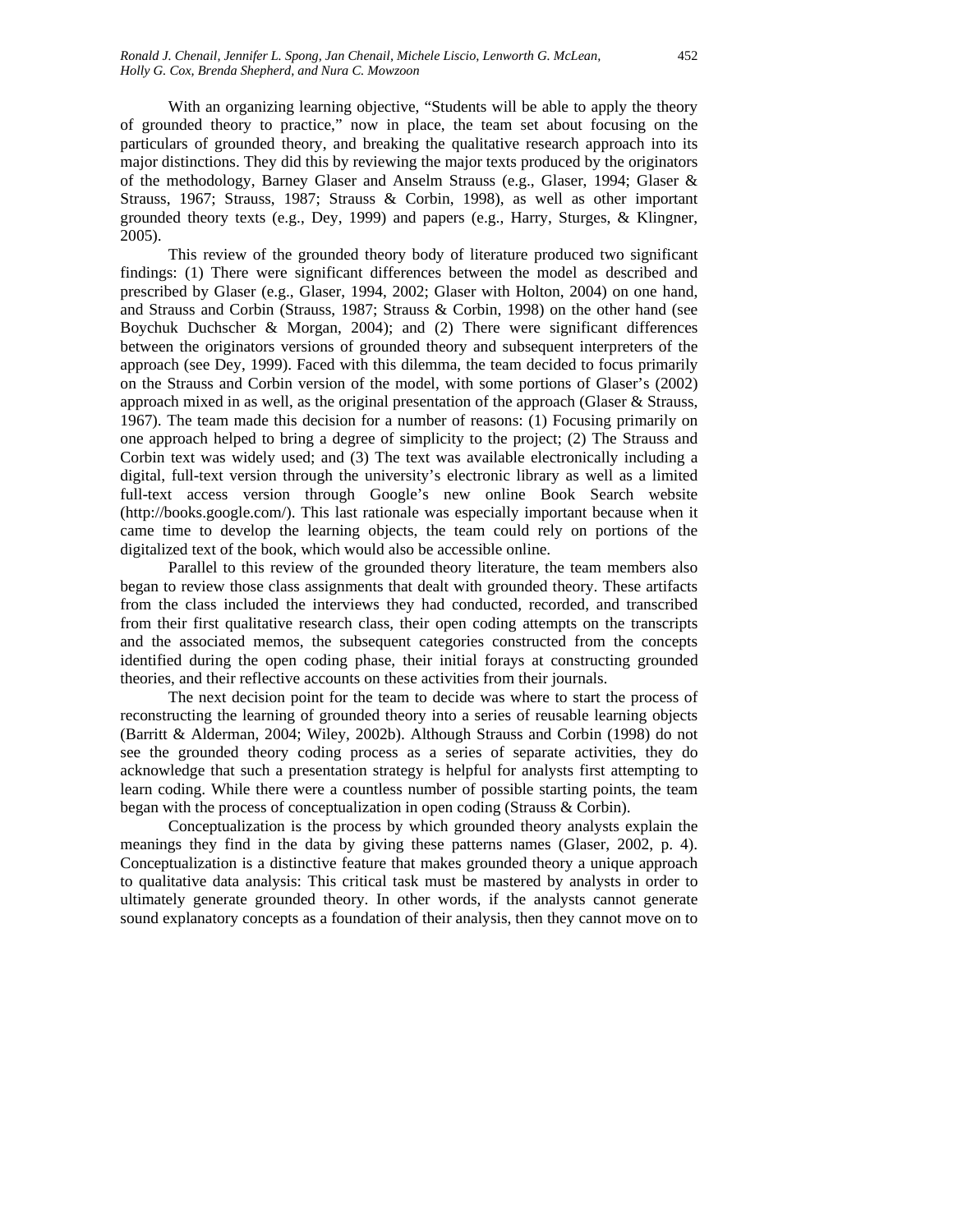the other steps entailed in grounded theory: simply put—"No concepts—No grounded theory."

With the initial conceptualization complete, the team moved into its next phase of development. In this stage, the team began learning more about the world of digital learning environments, reusable learning objects, and instructional design.

#### **Digital Learning Environments, Reusable Learning Objects, and Instructional Design**

In order to make the valuable materials produced during SFTD 7350 - Qualitative Research II available and reusable for subsequent learners, these electronically stored files would need to be organized and made easily accessible so learners could retrieve them on demand in either a "just-in-time" or "just-in-case" basis of need. One model for conceptualizing the architecture of such a virtual learning sphere is called Digital Learning Environments (Peters, 2000). In this approach, materials are digitalized and made accessible so learners can access them according to their own needs. Digital Learning Environments also incorporate an autonomous approach to pedagogy in that learners can use the materials they deem necessary as compared to materials assigned by a teacher, who is primarily managing the learning process in a traditional class.

The team began to conceptualize its digital learning environment based upon the notion of the Research Park Online (RPO) that Ron (Chenail, 2004) had previously developed. Ron conceived the RPO to have interesting digital attractions to excite park goers and to make their experience of the park an enjoyable one. One type of attraction Ron envisioned would be "park rides" that would consist of highly structured journeys for learners consisting of lectures, demonstrations, simulations, or some combination. The rides in the RPO would include a pre-ride component in which learners as ride-goers would be introduced to the concept of the ride, its prominent features, and its overall goals. The ride would have an overall linear quality, but it would also allow for hyperlinked, random-accessed departures because it would be important for ride-goers to be able to re-ride any part. In learning architecture terms, this type of structure is termed "exploratory" (Barritt & Alderman, 2004, p. 14) because learners visiting the RPO could access those parts of the ride that interested them the most or were most relevant to their learning needs.

Like the other attractions in the RPO, the basic building block for creating these attractions would be the learning object (Barritt & Alderman, 2004; Chenail, 2004). Based upon the notion of an object found in computer science, learning objects in education are self-describing, self-contained small chunks of learning that accomplish a specific learning objective (Oakes, 2002) or as Wiley (2002a, p. 6) describes them, ''any digital resource that can be reused to support learning." By their self-descriptive and selfcontained nature, learning objects are designed to operate as independent learning environments. Everything the learner needs to demonstrate competency, regarding the organizing learning objective, can be found in the object itself. From the literature available on learning objects, Jennifer developed an outline of what to include for each individual object.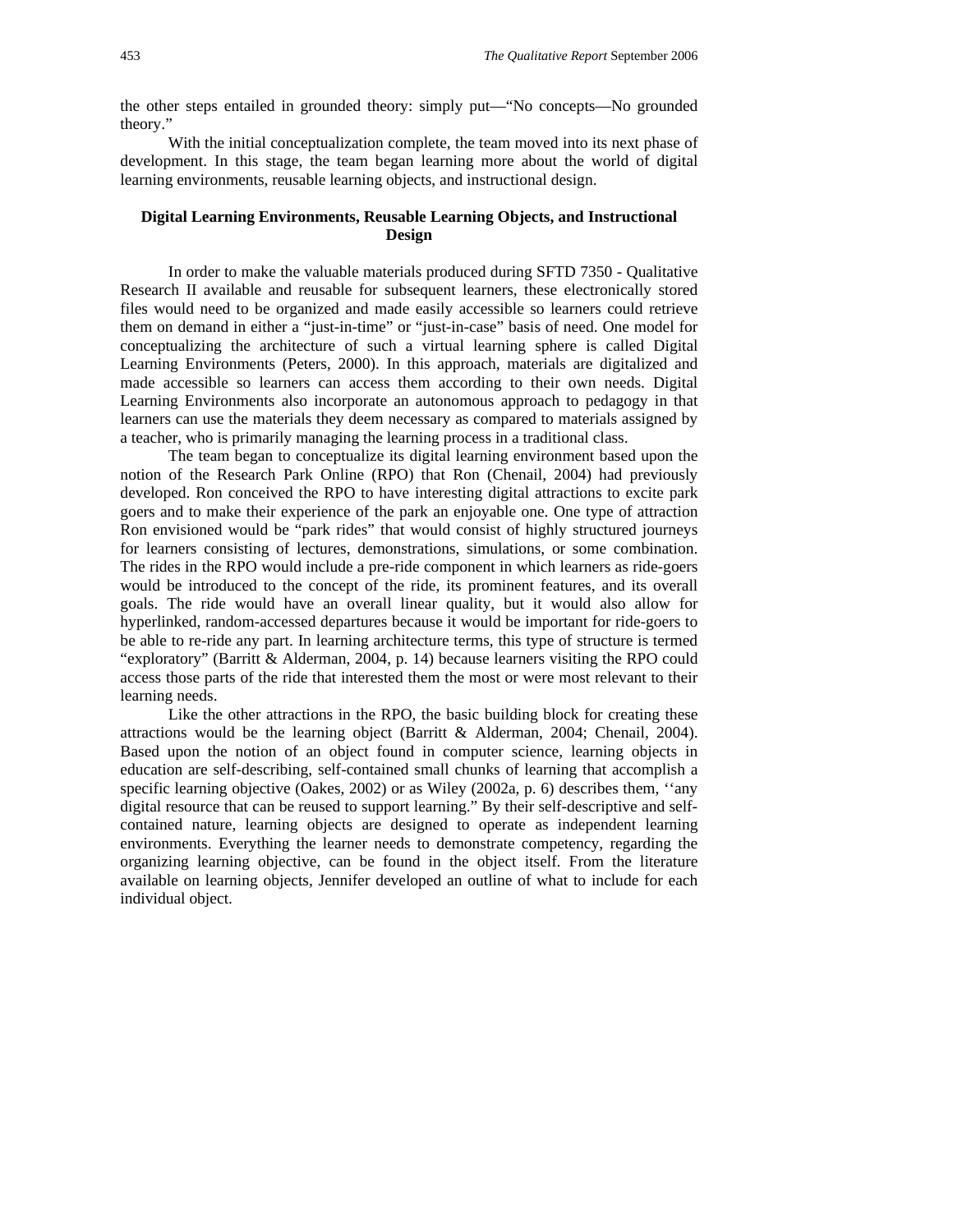- Specific Learning Objective (i.e., What will learners accomplish in this object?)
- Prerequisite Objectives (i.e., What do learners need to know how to do before they can complete this learning object?)
- Knowledge Components (i.e., What is the specific knowledge that is included in this objective, and what do learners need to know at the end?)
- Skill Components (i.e., What do learners need to be able to do at the end?)
- References/Source Materials (i.e., What will be provided to learners to support this learning object?)
- Learning Activity (i.e., What do you want the learners to do during this learning object: complete an exercise, reading a transcript, take a quiz?)
- Objective Evaluation (i.e., How will you and/or the learners know that they have successfully mastered the learning object?)
- Sequencing (i.e., The goal is that each learning object stands alone, but if this one must be done in conjunction with another one, identify the other learning objects)
- Other Information/Comments (i.e., What else is needed to know to design this learning object?).

Learning objects can consist of a variety of resources such animations, case studies, collections, drills, lecture presentations, practice exercises, quizzes and tests, simulations, and tutorials through which learners can master certain skills, competencies, or knowledge. Another important part of the learning objects approach is to incorporate reflections and feedback of learners into the object itself. This sharing of the experiences further enhances the learning object by giving others an insider's perspective. This insider knowledge can be as simple as a tip for completing the assignment more effectively, or as involved as sharing a variation of the activities that evolved from using the object (Wiley, 2002a).

To gain a better idea of what learning objects can be, the team members visited Merlot (http://www.merlot.org/Home.po), a major online repository of learning objects. The visit to Merlot helped the team see that some learning objects are interactive and incorporate fancy graphics and video whereas other objects are text-based and resemble lecture notes with built-in quizzes. The team also took notice that learning objects differ in their "granularity" (i.e., how small or how large the object is), connectivity (i.e., how discrete learning objectives are connected with other objects in a coherent form), and delivery of content (i.e., the content is static, that is, the same content for each learner using the object; or the content is dynamic, that is, the content changes each time a learner accesses the object).

For example, a learning object could be one exercise helping a learner to learn basic grounded theory concepts or the object could be a series of interconnected activities that help a learner gain expertise in grounded theory analysis from beginning to end. In either case, the material could be static or stable depending on the design of the object, but the key point in this approach to learning is that the learning objects cohere with the learning objective regardless of granularity, connectivity, or choice of content delivery. After that agreement or coherence of objective and object has been established, the rest of the process comes down to engineering the object so it works well and learners can demonstrate that they have accomplished the competency the learning object was destined to address (Wiley, 2002a).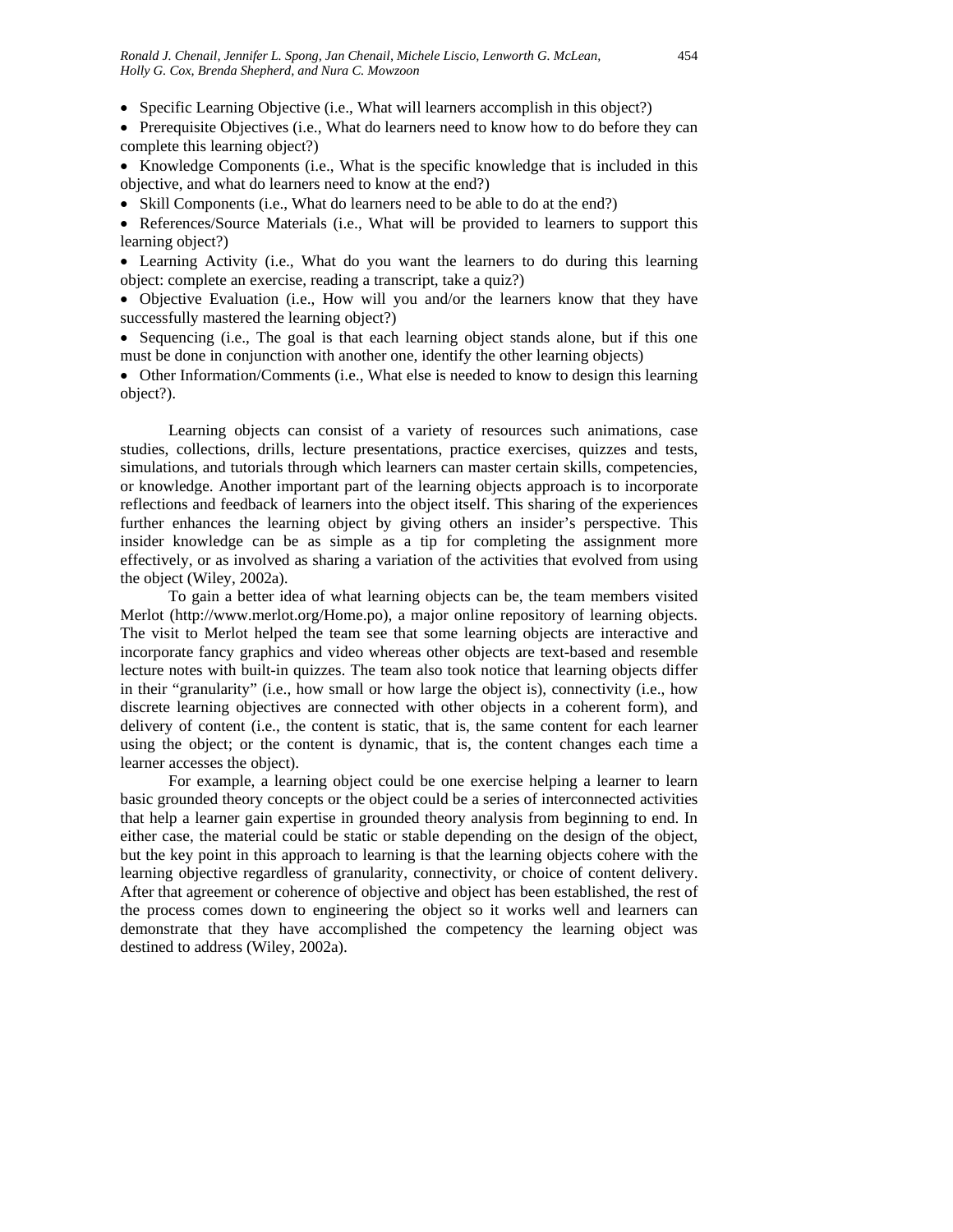A necessary step in the conceptualization and development of learning objects is to connect them with an instructional learning system that will provide a prescriptive guide needed to suggest the structure of objects, their sequencing, and their evaluation (Wiley, 2002a). Jennifer, who has experience in creating learning objects, suggested the team adopt Benjamin Bloom's (1984) famous taxonomy to guide the creation of their learning objects. Bloom's approach to instructional design is based upon a hierarchical system or taxonomy of intellectual behavior. In accordance with Bloom's taxonomy the team would attempt to construct its learning objects by blending the level of skills learners would need to master in order to demonstrate their competencies. Depending on the objective, learners would show they could (a) recall bits of information (knowledge); (b) summarize main points (comprehension); (c) translate knowledge into new contexts (application); (d) solve problems using required skills; (e) identify patterns (analysis); (f) relate knowledge from several areas (synthesis); and (g) compare between ideas (evaluation).

 The team now had chosen all of the ingredients it needed to create a grounded theory ride in their Research Park Online. They would use Bloom's taxonomy to create a series of connected learning objects that would provide a digital learning environment, in which learners could, on a variety of cognitive levels, demonstrate their competencies at conceptualizing word patterns as part of open coding in grounded theory. At this point, all they had to do was build and test their learning objects.

#### **Creating Learning Objects**

To create their learning objects, the team first broke down open coding into its discrete but connected parts. This would help them build corresponding learning objects that could be designed to address specific open coding learning objectives. In reviewing open coding (Strauss & Corbin, 1998), the team identified a number of critical distinctions:

| Open Coding       | Concepts                 | Conceptualization                  | <b>Memos</b> |
|-------------------|--------------------------|------------------------------------|--------------|
| <b>Categories</b> | <b>Microanalysis</b>     | Dimensions                         | Code Notes   |
| In Vivo Codes     | <b>Constructed Codes</b> | <b>Constant Comparison Memoing</b> |              |

From this identification exercise, the team decided to organize this set of distinctions into two basic categories: open coding and memoing, and organized their first grounded theory ride in the Research Park Online around the knowledge and skill competencies needed to code a transcript for concepts and to write the accompanying memos. Additionally, as a way of including an introduction to this ride, Lenworth would also create a "Demonstrating basic grounded theory knowledge" learning object.

The team would then need to build a number of activities and materials through which learners could learn open coding, conceptualization, and memoing in grounded theory. They would demonstrate their competencies across a variety of learning objectives by completing exercises and taking quizzes constructed with Bloom's hierarchy of cognitive levels.

In order to create an organization for our series of learning objects, Ron used Bloom's taxonomy (see http://www.coun.uvic.ca/learn/program/hndouts/bloom.html for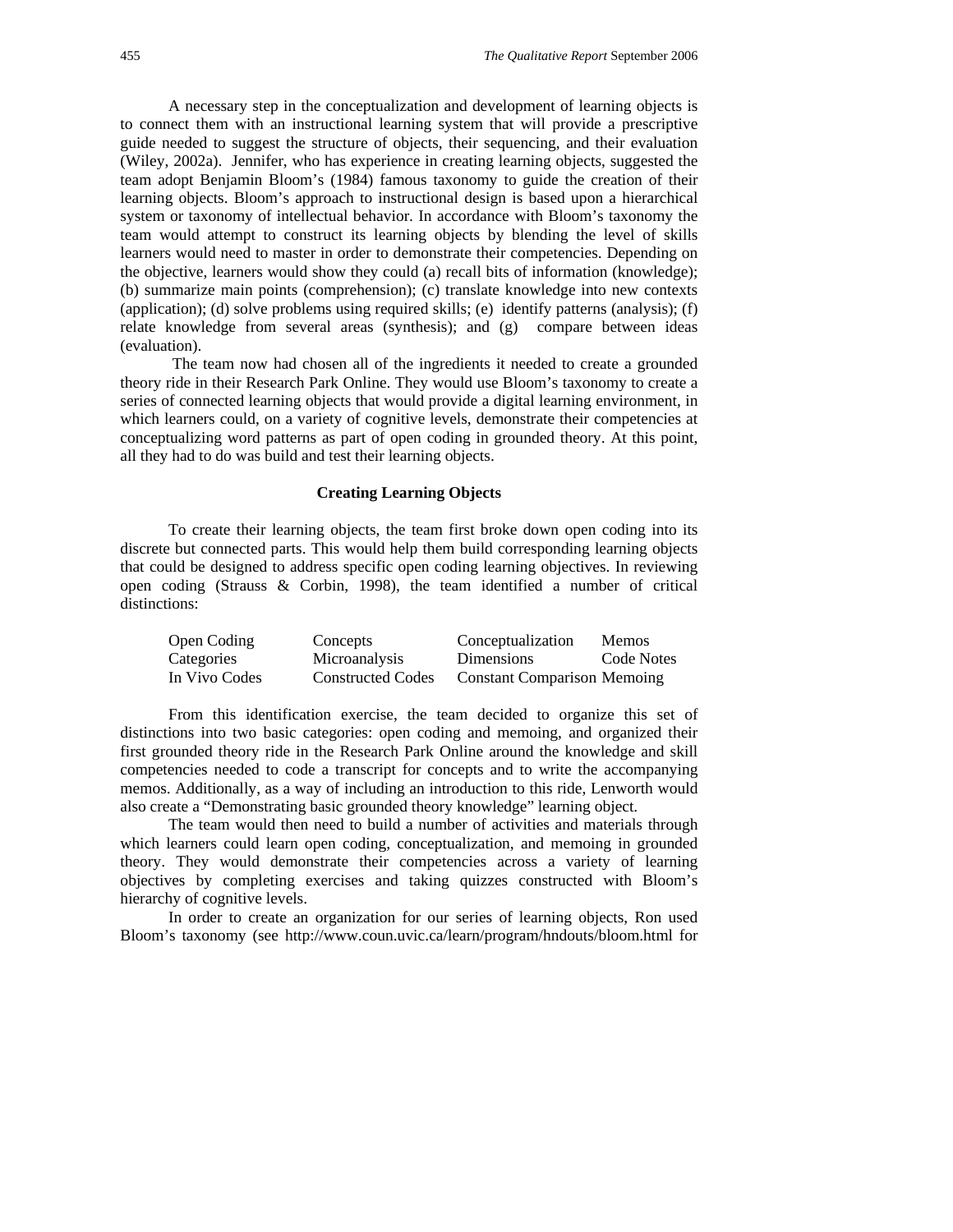a brief listing of the competencies taxonomy with associated sample questions) and focused on the different levels of competence: knowledge, comprehension, application, analysis, synthesis, and evaluation. This listing helped Ron understand both the connection between these levels of competence and their distinct qualities. It also led him to construct a proposed series of learning objects focusing on grounded theory memos, with an emphasis on their use within open coding generally and conceptualization specifically. The following is a sketch of these learning objects with their main Bloom's taxonomy competencies identified.

• Memoing Learning Object 1 (Bloom competencies: knowledge and comprehension): Learners read assigned passages on memoing in Glaser and Strauss (1967), Strauss (1987), and Strauss and Corbin (1998) and take a quiz.

• Memoing Learning Object 2 (Bloom competency: synthesis): Learners create a memoing quiz and answer guide of their own based upon their reading of Glaser and Strauss (1967), Strauss, and Strauss and Corbin.

• Memoing Learning Object 3 (Bloom competencies: comprehension and application): Learners read assigned exemplary memos from SFTD 7350 – Qualitative Research II and/or Strauss and Corbin and answer questions regarding their characteristics and functions.

• Memoing Learning Object 4 (Bloom competency: analysis): Learners analyze examples of memos from SFTD 7350 – Qualitative Research II and/or Strauss and Corbin and compare and contrast the variety of memo types and elements.

• Memoing Learning Object 5 (Bloom competencies: application and synthesis): Learners will utilize a structured memo template to generate memos in conjunction with their conceptualization in open coding of transcripts from SFTD 7350 – Qualitative Research II.

• Memoing Learning Object 6 (Bloom competencies: application and synthesis): Learners will utilize a structured memo template to generate memos in conjunction with their classification in open coding of transcripts from SFTD 7350 – Qualitative Research II.

• Memoing Learning Object 7 (Bloom competencies: application and synthesis): Learners will utilize a structured memo template to generate memos in conjunction with their categorization in open coding of transcripts from SFTD 7350 – Qualitative Research II.

This same general format used to create the memoing objects will serve as the basis for creating learning objects for other areas of open coding and grounded theory analysis.

From all of these potential learning objects, the team focused on the following four learning objects as well as Lenworth's "Demonstrating basic grounded theory knowledge" learning object as their trial run at creating a grounded theory ride for the park.

- Comprehending open coding
- Comprehending memoing
- Analyzing open coding and memoing
- Creating open coding and memoing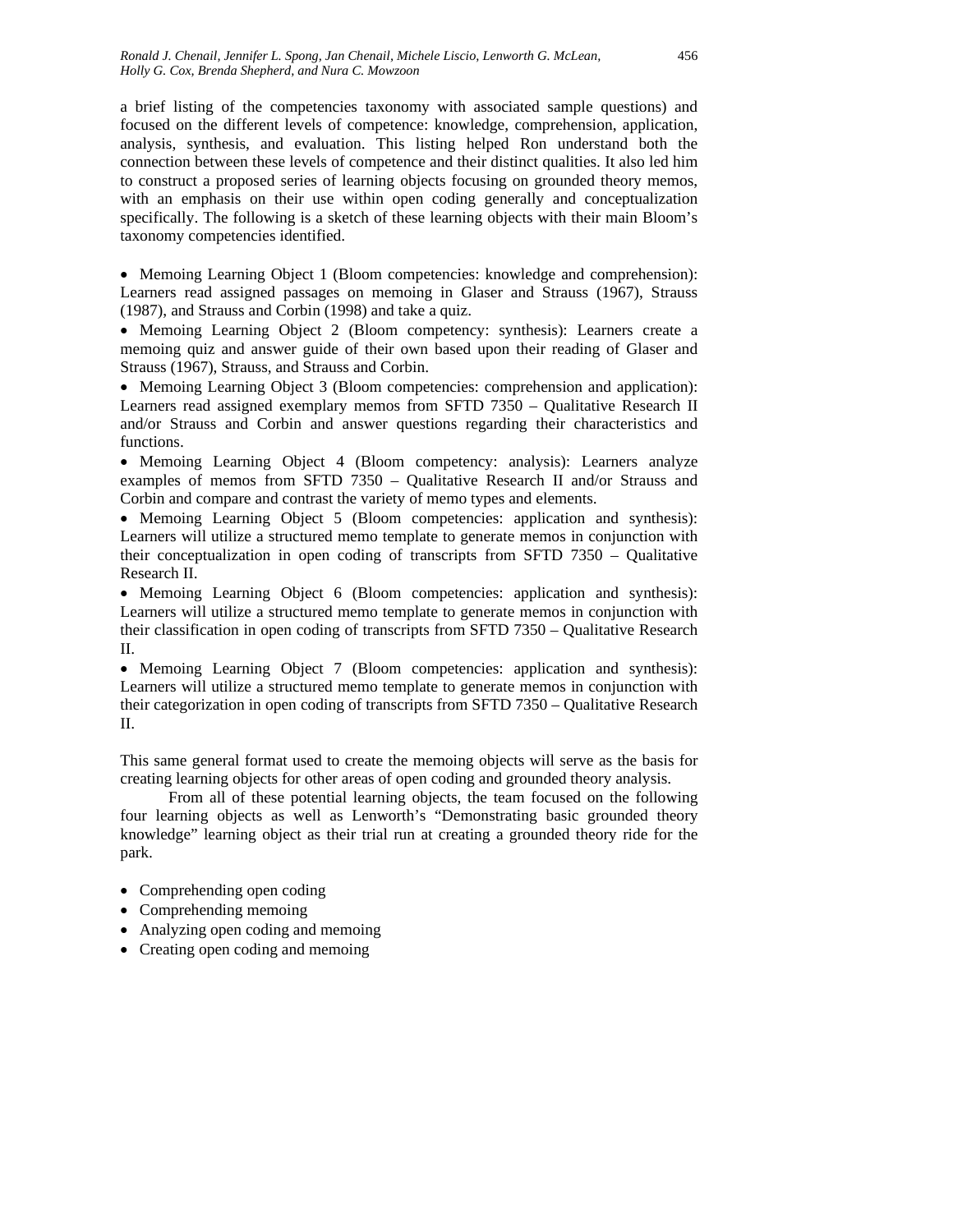The team used the following template (see Figure 1), designed by Jennifer, to generate the learning objectives and content for the learning objects.

| Specific Learning Objective | Specific, measurable objective in             |
|-----------------------------|-----------------------------------------------|
|                             | accordance with Bloom's Taxonomy.             |
| Prerequisite Objectives     | What do learners need to know how to do       |
|                             | BEFORE they can complete this learning        |
|                             | object?                                       |
| <b>Knowledge Components</b> | What is the specific knowledge that is        |
|                             | included in this objective, what do learners  |
|                             | need to know at the end?                      |
| <b>Skill Components</b>     | What do learners need to be able to do at     |
|                             | the end?                                      |
| References/Source Materials | What will be provided to learners to          |
|                             | support this learning object?                 |
| Learning Activity           | What do you want learners to DO during        |
|                             | this learning object? (Is it an exercise,     |
|                             | reading a transcript, etc.)                   |
| <b>Objective Evaluation</b> | How will you and/or the learners know that    |
|                             | they have successfully mastered the           |
|                             | learning object?                              |
| Sequencing                  | The goal is that each learning object stands  |
|                             | alone, but if this one MUST be done in        |
|                             | conjunction with another one, list that here. |
| Other Information/Comments  | What else do we need to know to design        |
|                             | this learning object?                         |

*Figure 1.* Template for creating learning objects.

The completed template for the "Analyzing open coding and memoing" learning object is presented in Appendix A. This learning object asks learners to first read an essay on memoing in relationship to conceptualization in the preliminary phases of open coding. After reading the essay, learners then answer a series of questions based upon their analysis of three exemplars taken from segments of a coded transcript and its associated memos. The colorful text balloons in the margins and the colored text highlighting were generated by two editing features of Microsoft Word. These tools were used by the students to conduct their analyses of their transcripts.

Templates were drafted for each of the four learning objects, making up the team's initial attempt to build a learning object structure for learning grounded theory. The next phase for the team was to select the software applications and build the digital version of our learning objects.

#### **Digitalizing the Learning Objects**

Jennifer took the lead in selecting the software applications for developing the digitalized versions of the four learning objects. She selected Microsoft PowerPoint (http://office.microsoft.com/en-us/FX010857971033.aspx), the popular presentation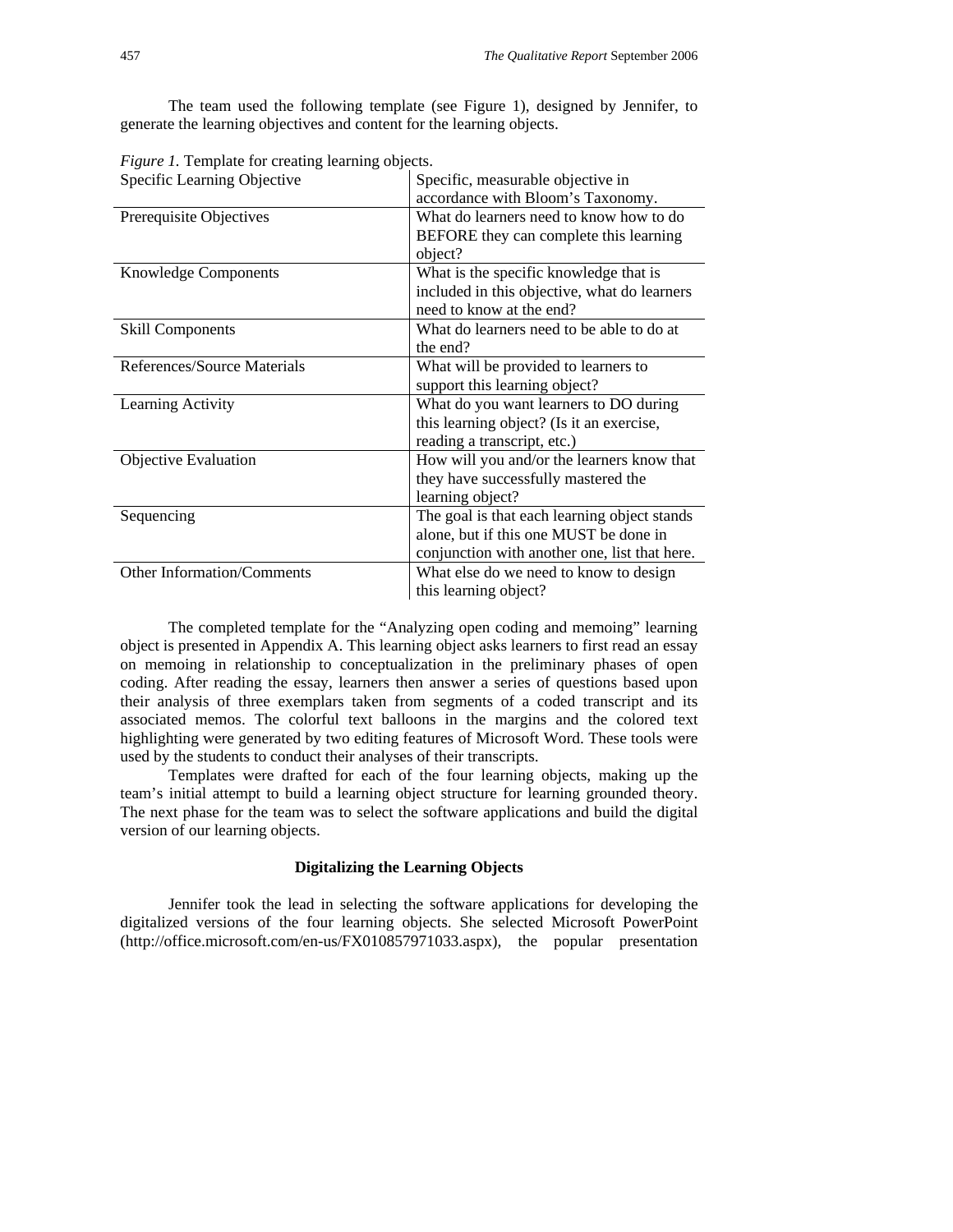software, for those objects that consisted of reading and testing content and Adobe (formerly Macromedia) Captivate (formerly known as RoboDemo) (http://www.macromedia.com/software/captivate/?promoid=BINN), software that automatically records all onscreen actions and instantly creates an interactive Flash simulation, for those learning objects that involved following multiple steps. Jennifer selected these two applications because their products are easily delivered over the Internet and can be easily accessed by learners online or at their desktop.

Jennifer created a number of prototypes in PowerPoint and Captivate for the team to review, and to gain a more concrete picture of what the learning objects would look like online. This also helped the team make adjustments to the learning object templates based upon what worked and did not work when the content was transformed by these software packages.

The following are screen shots of the digitalized version of the "Analyzing open coding and memoing learning object" (see the Appendix A).

Figure 2 shows the slide that introduces learners to their learning objectives for the learning object.



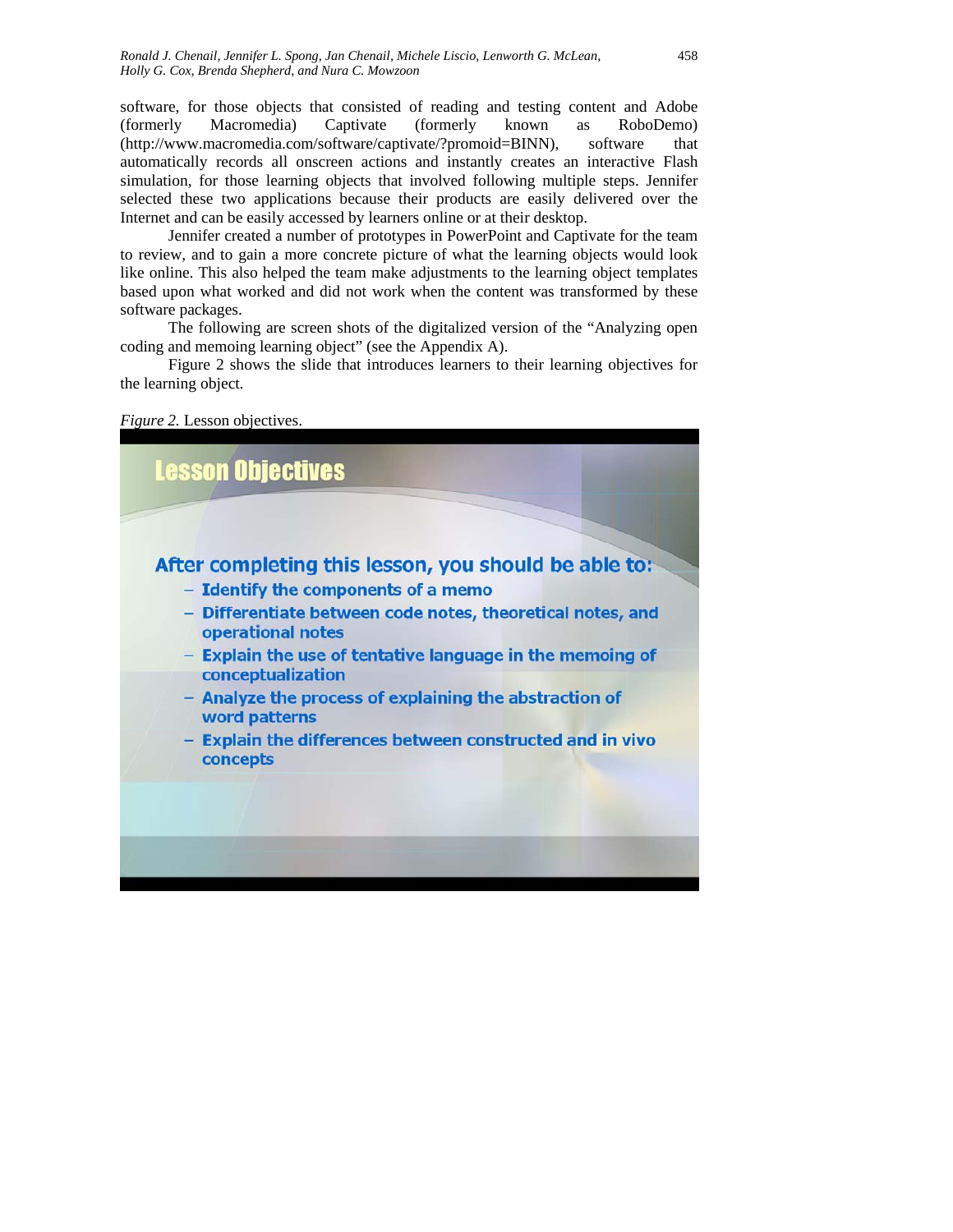After the learners have read an essay on memos and coding of transcripts, they are shown a sample of how a page of transcript coded with Microsoft's Highlight Text and Insert Comments features appears (see Figure 3). The digital version of this page is interactive, allowing the learner to click on featured elements, such as a word pattern, a code, and an associated memo, to see an example and definition of that element. (see Figure 4).

*Figure 3.* Sample transcript with memos.

| <b>Sample Transcript with Memos</b>                                                                                                                                                                                                                                                                                                                                 |                                                                                                                                                                                                                                                                                                                                                                                                                                                                                                                                                                                                                                                   |                                                                                                                                                                                       |
|---------------------------------------------------------------------------------------------------------------------------------------------------------------------------------------------------------------------------------------------------------------------------------------------------------------------------------------------------------------------|---------------------------------------------------------------------------------------------------------------------------------------------------------------------------------------------------------------------------------------------------------------------------------------------------------------------------------------------------------------------------------------------------------------------------------------------------------------------------------------------------------------------------------------------------------------------------------------------------------------------------------------------------|---------------------------------------------------------------------------------------------------------------------------------------------------------------------------------------|
| How does your working affect<br>7. Mary<br>your ability to handle<br>schoolwork?                                                                                                                                                                                                                                                                                    | Comment [RC12]: 5/10/05:<br>"Surviving": It seems her formula for<br>surviving is to take change and handle<br>things or manage them.                                                                                                                                                                                                                                                                                                                                                                                                                                                                                                             | In this example, the<br>memos were written                                                                                                                                            |
| (sighs deeply) UMM, it doesn't<br>8. Nancy<br>affect how I handle my<br>schoolwork - $I'11$ handle it,<br>regardless. But, sometimes it<br>does suck my energy out, and it<br>takes more effort to knuckle<br>down and do work. But, I'm lucky<br>in that my job - one of my jobs<br>- is in the school environment<br>and I can study when it's quiet<br>and slow. | Comment [RC13]: 5/10/05:<br>"Energy Leve": It appears one aspect<br>of making all of these conflicting<br>demands priorities is to have<br>sufficient energy to "do it all."<br>Comment [RC14]: 5/10/05:<br>"Effort" (in vivo): As a way of<br>connecting this concept to the one<br>above I may re-name this one "Energy<br>Efficiency" in that knuckling down is<br>one way to remain energy efficient.<br>Comment [RC15]: 5/10/05: "Work<br>Time": This one seems to be about the<br>time she spends on her job. I also am<br>thinking about a concept of "job<br>construction" in that she appears to<br>construct work and school as jobs or | in the coded<br>transcript, using<br>Microsoft Word's<br><b>Insert Comment</b><br>feature. This allows<br>you to see the<br>transcript, codes<br>and memos in one<br>convenient view. |
| 9. Mary What is your best tool for<br>balancing?                                                                                                                                                                                                                                                                                                                    | her jobs.<br>Comment [RC16]: 5/10/05:<br>tudying": Her concept of "Studying"<br>seems to include "multitasking."                                                                                                                                                                                                                                                                                                                                                                                                                                                                                                                                  |                                                                                                                                                                                       |
| 10. Nancy Gosh I don't know how to<br>answer that! It's a tough one. I<br>would say that I just take it as<br>it comes, and make it work in                                                                                                                                                                                                                         | Comment [RC17]: 5/10/05: "Work<br>Time": She appears to decide when<br>she can do her school work or other<br>things at work job and this decision<br>appears to be predicated on whether<br>or not there is a high level of activity<br>at her work job.                                                                                                                                                                                                                                                                                                                                                                                         |                                                                                                                                                                                       |
|                                                                                                                                                                                                                                                                                                                                                                     |                                                                                                                                                                                                                                                                                                                                                                                                                                                                                                                                                                                                                                                   |                                                                                                                                                                                       |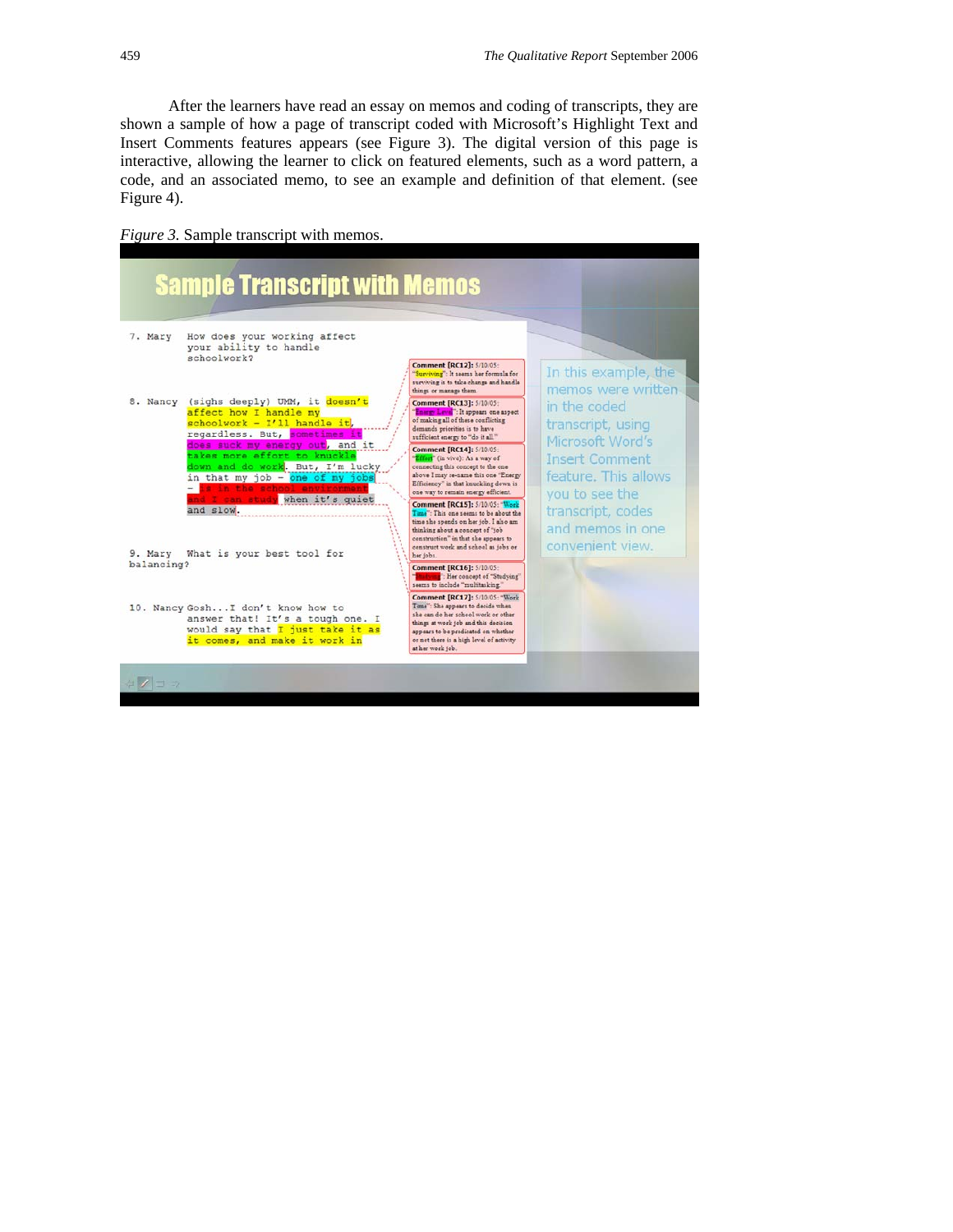*Figure 4.* Sample transcript with memos and definitions.



The interactivity of the learning objects allows for learners to complete both "self checks" and multiple-choice questions. Figure 5 shows the result of the learner correctly answering one of the multiple-choice questions in the learning object. In this example the learner has correctly identified the highlighted memo as a "code note" and is provided an explanation of the correct answer.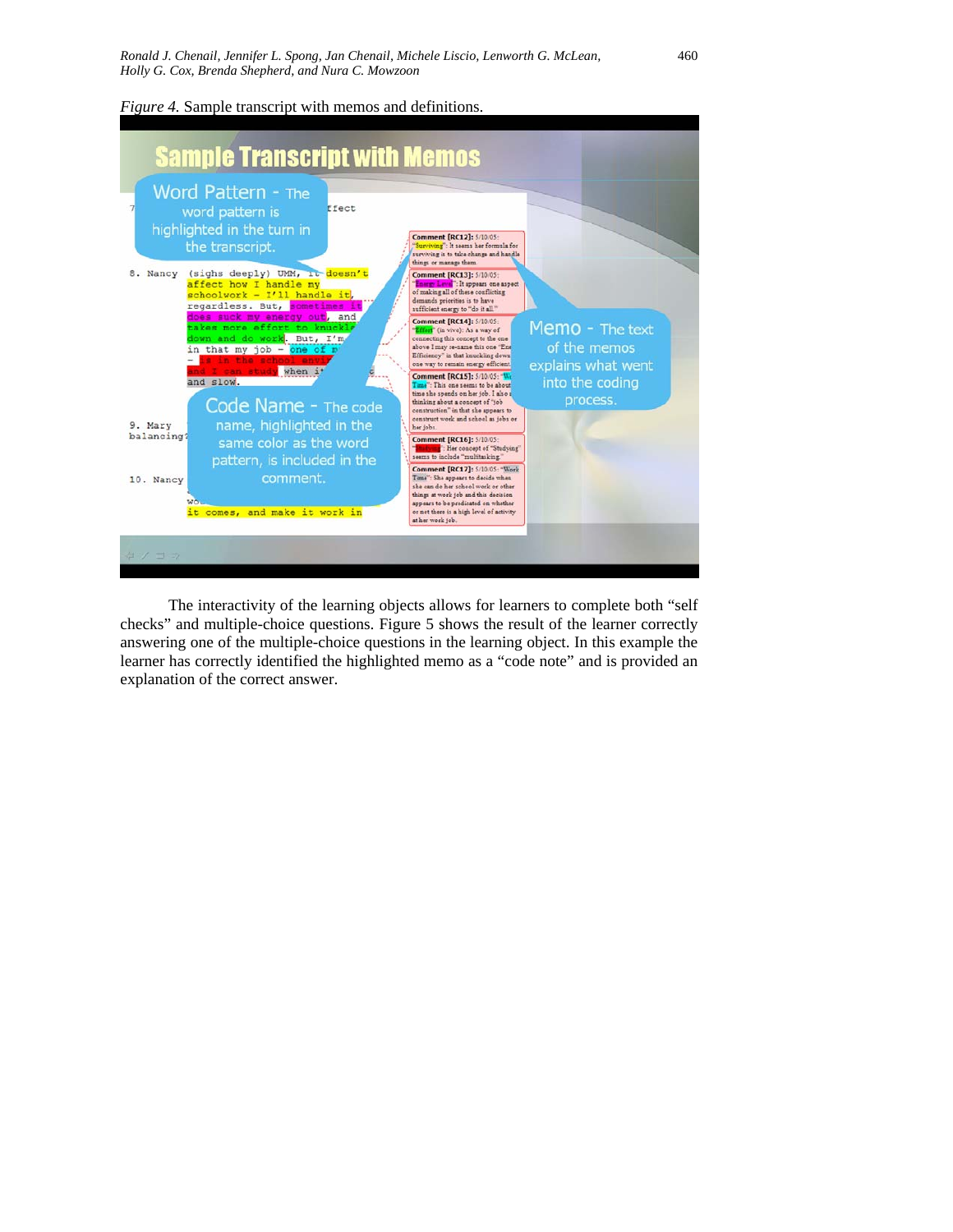

*Figure 5.* Exercise two.

The design and development of the objects, including testing slides, making corrections to the learning object materials, and reformatting the slides is an iterative process. The team continues this revision process through a number of cycles before the learning object is ready for formal evaluation.

The team evaluated the effectiveness of their objects internally, by Jennifer sending the object via email attachment to the other team members for their review and evaluation. The digital versions of the learning objects are evaluated for their clarity, readability, and ease of use. The team also tested their prototypes during a presentation at the 19<sup>th</sup> Annual Conference on Interdisciplinary Qualitative Studies at the University of Georgia, Athens, GA (Chenail et al., 2006). The results of this ongoing evaluation will be used to refine their current group of learning objects as well as develop their next generation of learning objects.

#### **Next Steps in the Creation of the Research Park Online**

Over the next year, the team plans to continue the development of the grounded theory learning objects. Ron is scheduled to teach SFTD 7350 - Qualitative Research II again this summer, and those students will help the team test the reusable qualities of the objects within the context of a face-to-face course, and make refinements to their first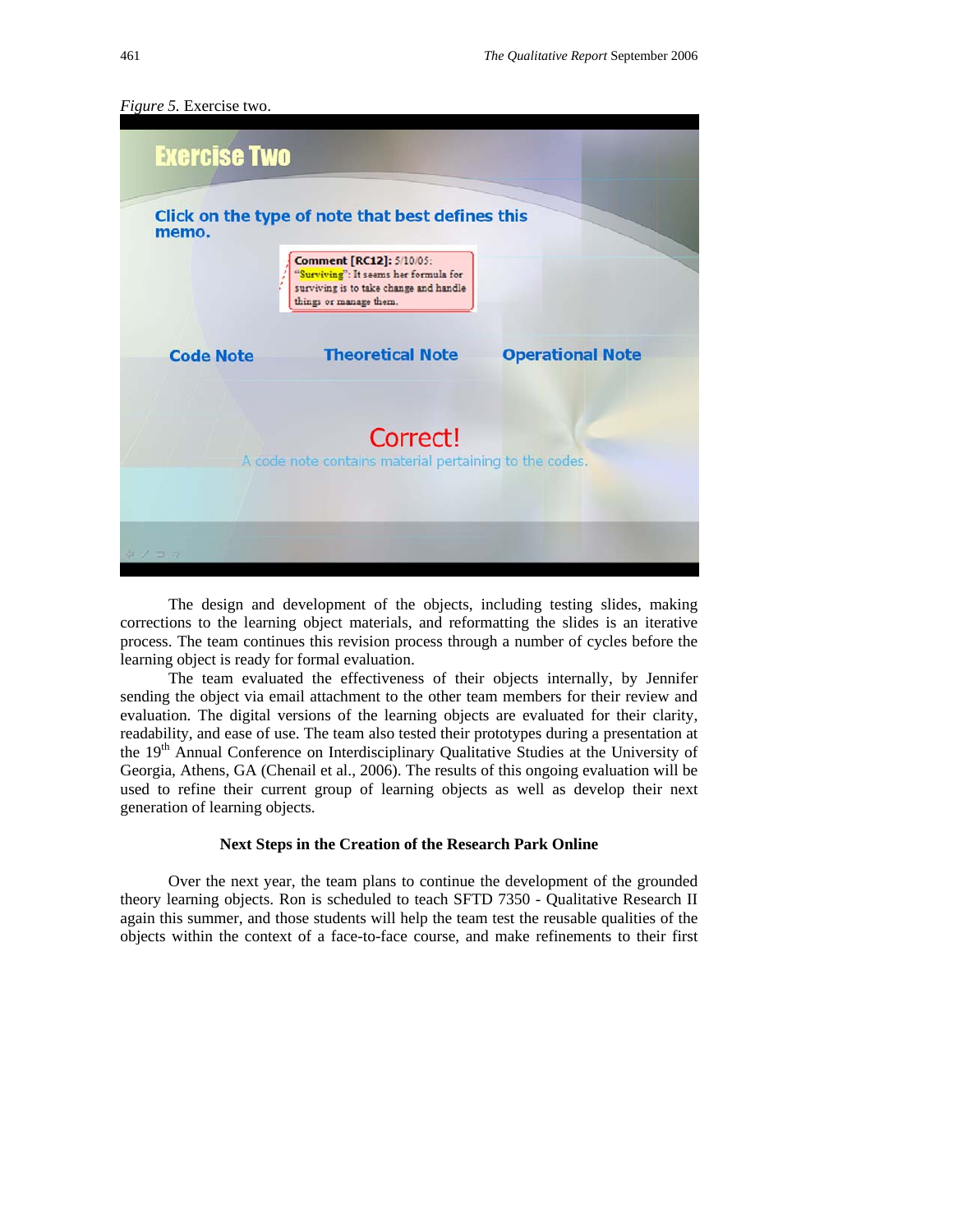generation learning objects. For example, the team is contemplating adding audio to the learning objects, so learners could also hear directions and additional commentary on the activities. Ron is also speculating on redesigning the class and to have students demonstrate their competencies in qualitative data analysis by virtue of creating their own learning objects.

The work of the first six months of the project has also suggested the introduction of a new attraction into the Research Park Online (Chenail, 2004) development plan, the digital workbook. In reflecting upon the emerging structure of the grounded theory learning objects, the team has found their system of objects to resemble something akin to a digital workbook that could be used in concert with pre-existing books as has been done with the Strauss and Corbin (1998) text. The organization of learning objects into digital workbooks helps to make the creation of an object's requisite References/Source Materials easier, but it also raises intellectual property issues.

As for future lines of learning object development for the Research Park Online (Chenail, 2004), the team is considering recursive frame analysis (Chenail, 1991, 1995) as its next project, since many of its foundational materials are available in open access sources (Lessig, 2001), and Ron has additional, unpublished materials that could be used for learning object construction. Also, the basic knowledge base for recursive frame analysis is available online (http://www.nova.edu/~ron/rfa.html), and the team members have already been introduced to the methodology and have generated some interesting artifacts during SFTD 7350 - Qualitative Research II last summer.

The experiences of the team in creating the grounded theory learning objects can also serve as a blueprint for others who may wish to develop and create their own qualitative research learning objects, either on web sites of their own or as part of the RPO proper. To help facilitate this process, the team also plans to share its system for developing learning objects in papers such as this one as well as via web-based instructions.

#### **Discussion**

In reflecting upon the work completed during the first six months of the project, team members agreed that they now know grounded theory in far greater detail due to their work on constructing these learning objects. They credit this new-found insight to the active deconstruction-reconstruction process in which they all engaged throughout the development of the learning objects. Such a finding seems to be consistent with those learning theorists who advocate for learning approaches that are more constructionist (LeFoe, 1998) and engaging in nature (Smith, Sheppard, Johnson, & Johnson, 2005).

The team members also have found that the complexity of combining a qualitative research methodology like grounded theory with the intricacies of instructional design, learning objects, and software application require a multitude of competencies and can be quite overwhelming at times. In addition they found that by simplifying the process, whenever possible, was a good strategy for managing the complexity, and they support the team approach for undertaking such an endeavor and for populating the team with members with a variety of knowledge and skill backgrounds.

As the first six months of the project to create and use learning objects in qualitative research education come to a close, the team has also found that although the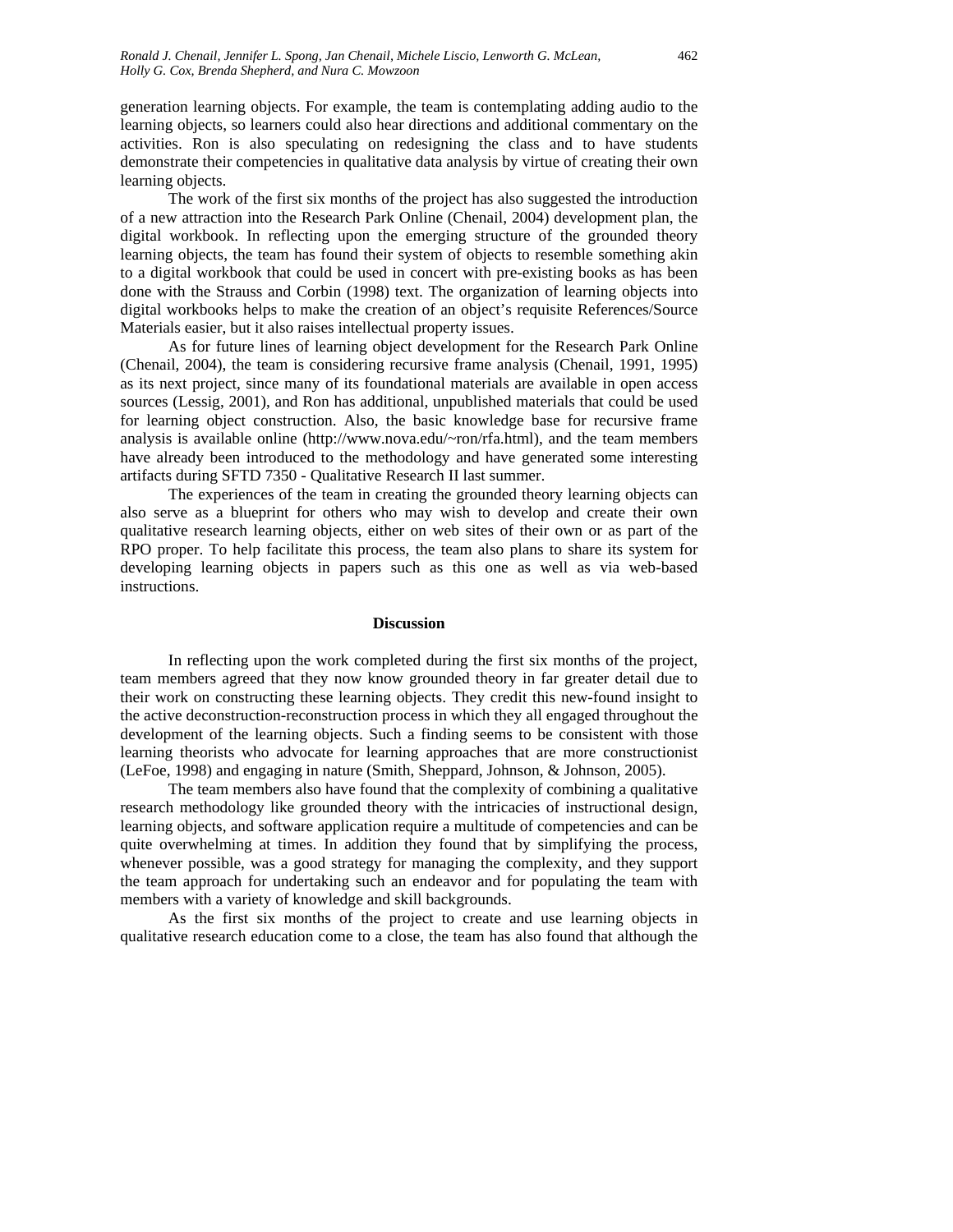process can be overly complicated and sometimes frustrating, the results of this half year of work begin to demonstrate that learning objects can be used to learn qualitative data analysis, and that they can also be engineered in creative ways to build the beginning of a Research Park Online.

#### **References**

- Barritt, C., & Alderman, F. L., Jr. (2004). *Creating a reusable learning objects strategy: Leveraging information and learning in a knowledge economy*. San Francisco: Pfeiffer.
- Bloom, B. S. (1984). *Taxonomy of educational objectives*. Boston: Allyn and Bacon.
- Boychuk Duchscher, J. E., & Morgan, D. (2004). Grounded theory: Reflections on the emergence vs. forcing debate. *Journal of Advanced Nursing, 48*(6), 605-612.
- Caelli, K., Ray, L., & Mill, J. (2003). "Clear as mud": Toward greater clarity in generic qualitative research. *International Journal of Qualitative Methods, 2*(2). Article 1. Retrieved April 20, 2005, from http://www.ualberta.ca/~iiqm/backissues/2\_2/ html/caellietal.htm
- Chenail, R. J. (1991). Bradford Keeney's cybernetic project and the creation of recursive frame analysis. *The Qualitative Report*, *1*(2/3), 7-14.
- Chenail, R. J. (1995). Recursive frame analysis. *The Qualitative Report*, *2*(2). Retrieved April 19, 2005, from http://www.nova.edu/ssss/QR/QR1-2/rfa.html
- Chenail, R. J. (2004). When Disney meets the research park: Metaphors and models for engineering an online learning community of tomorrow. *Internet and Higher Education, 7*(2), 107-121. Retrieved October 12, 2005, from http://www.nova.edu/~ron/Disney.pdf
- Chenail, R. J., Cox, H. G., Liscio, M., McLean, L. G., Mowzoon, N. C., Shepherd, B. P., et al. (2006, January). *Creating and using learning objects in qualitative research education*. Panel presented at the 19th annual conference on Interdisciplinary Qualitative Studies, Athens, GA.
- Dey, I. (1999). *Grounding grounded theory: Guidelines for qualitative inquiry*. San Diego: Academic Press.
- Fetterman, D. M. (1998). *Ethnography: Step by step* (2nd ed.). Thousand Oaks, CA: Sage.
- Glaser, B. G. (1994). *Basics of grounded theory analysis: Emergence versus forcing*. Mill Valley, CA: Sociology Press.
- Glaser, B. G. (2002). Conceptualization: On theory and theorizing using grounded theory. *International Journal of Qualitative Methods, 1*(2). Article 3. Retrieved December 15, 2005, from http://www.ualberta.ca/~iiqm/backissues/1\_2Final/pdf /glaser.pdf
- Glaser, B. G., with Holton, J. (2004). Remodeling grounded theory. *Forum Qualitative Sozialforschung / Forum: Qualitative Social Research*, *5*(2), Article 4. Retrieved December 15, 2005, from http://www.qualitative-research.net/fqstexte/2-04/2- 04glaser-e.htm
- Glaser, B. G., & Strauss, A. L. (1967). *The discovery of grounded theory: Strategies for qualitative research*. Chicago: Aldine.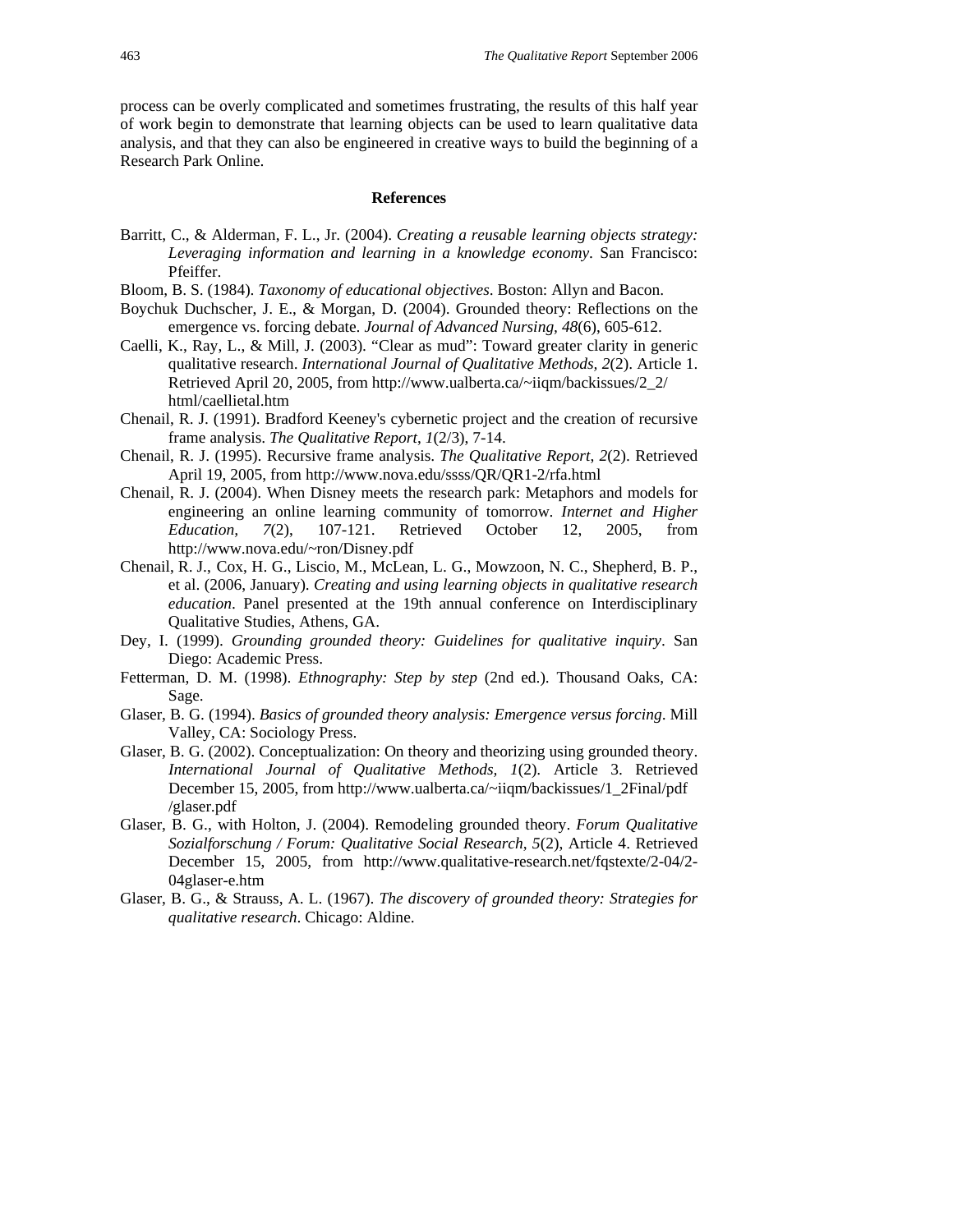- Harry, B., Sturges, K. M., & Klingner, J. K. (2005). Mapping the process: An exemplar of process and challenge in grounded theory analysis. *Educational Researcher, 34*(2), 3–13. Retrieved April 28, 2005, from http://www.aera.net/uploadedFiles/ Publications/Journals/Educational\_Researcher/3402/3402\_Harry.pdf
- LeFoe, G. (1998). *Creating constructivist learning environments on the web: The challenge in higher education*. Paper presented at the fifteenth annual conference of the Australasian Society for Computers in Learning in Tertiary Education, Wollongong, Australia. Retrieved October 12, 2005, from http://www.ascilite.org.au/conferences/wollongong98/asc98-pdf/lefoe00162.pdf
- Lessig, L. (2001). *The future of ideas: The fate of the commons in a connected world*. New York: Random House.
- Oakes, K. (2002). An objective view of learning objects. *T+D, 56*(5), 103–105.
- Peters, O. (2000). Digital learning environments: New possibilities and opportunities. *International Review of Research in Open and Distance Learning, 1*(1), 1-19. Retrieved January 1, 2006, from http://www.icaap.org/iuicode?149.1.1.7
- Smith, K. A., Sheppard, S. D., Johnson, D. W., & Johnson, R. T. (2005). Pedagogies of engagement: Classroom-based practices. *Journal of Engineering Education, 94*(1), 87-101. Retrieved October 12, 2005, from http://www.asee.org/about/publications/jee/upload/SamplePages\_87-101.pdf
- Strauss, A. L. (1987). *Qualitative analysis for social scientists*. New York: Cambridge University Press.
- Strauss, A. L., & Corbin, J. M. (1998). *Basics of qualitative research: Techniques and procedures for developing grounded theory* (2nd ed.). Thousand Oaks, CA: Sage.
- van Manen, M. (2002). *Phenomenology online*. Retrieved April 19, 2005, from http://www.phenomenologyonline.com
- Wiley, D. A. (2002a). Connecting learning objects to instructional design theory: A definition, a metaphor, and a taxonomy. In D. A. Wiley (Ed.), *The instructional use of learning objects* (pp. 3–23). Bloomington, IN: Agency for Instructional Technology and Association for Educational Communications & Technology. Retrieved January 1, 2006, from http://www.reusability.org/read/chapters/wiley. doc
- Wiley, D. A. (Ed.). (2002b). *The instructional use of learning objects*. Bloomington, IN: Agency for Instructional Technology and Association for Educational Communications & Technology. Retrieved January 1, 2006, from http://www.reusability.org/read/

#### **Appendix A**

#### **Analyzing Open Coding and Memoing Learning Object**

| Specific Learning Objective | Copy from the list above. Make one copy of this<br>table for each of the specific learning objectives you<br>have created. |
|-----------------------------|----------------------------------------------------------------------------------------------------------------------------|
|                             | Analysts will be able to analyze memos used in the<br>early phases of conceptualization in open coding                     |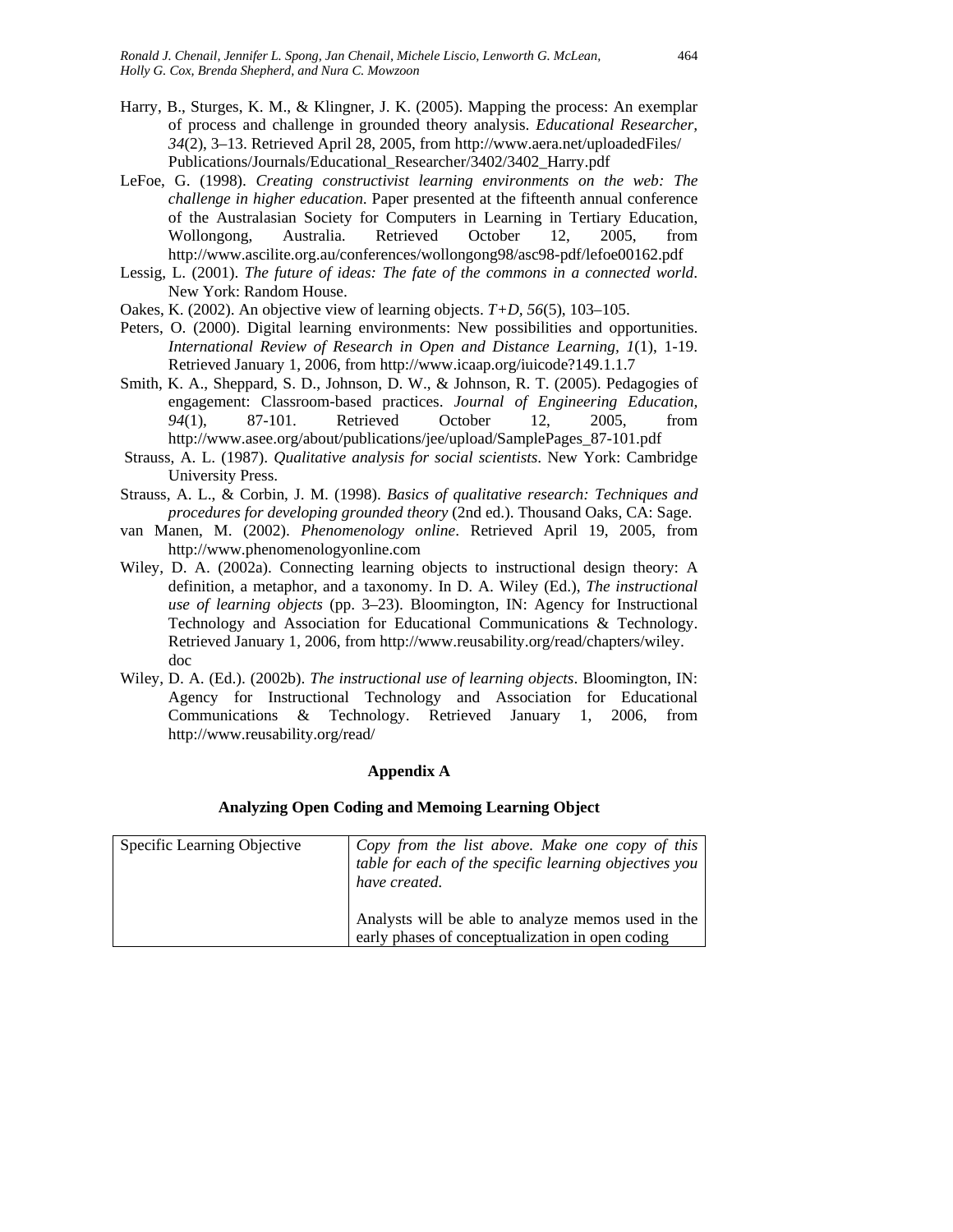| Prerequisite Objectives     | What does the learner need to know how to<br>do BEFORE they can complete this learning<br>object?                                                                                                                                                                                                                                                                       |
|-----------------------------|-------------------------------------------------------------------------------------------------------------------------------------------------------------------------------------------------------------------------------------------------------------------------------------------------------------------------------------------------------------------------|
|                             | Analysts will be able to comprehend open coding                                                                                                                                                                                                                                                                                                                         |
|                             | Analysts will be able to comprehend memoing                                                                                                                                                                                                                                                                                                                             |
| <b>Knowledge Components</b> | What is the specific knowledge that is<br>included in this objective, what do people<br>need to know at the end?                                                                                                                                                                                                                                                        |
| <b>Skill Components</b>     | What do people need to be able to do at the<br>end?                                                                                                                                                                                                                                                                                                                     |
|                             | Analysts will be able to                                                                                                                                                                                                                                                                                                                                                |
|                             | Identify the components of a memo<br>Differentiate between code notes, theoretical<br>notes, and operational notes<br>Explain the use of tentative language in the<br>٠<br>memoing of conceptualization<br>Analyze the process of explaining<br>the<br>$\bullet$<br>abstraction of word patterns<br>Explain the differences between constructed<br>and in vivo concepts |
| References/Source Materials | What will be provided to the learner to<br>$\bullet$<br>support this learning object?                                                                                                                                                                                                                                                                                   |
|                             | <b>Transcript Segments</b>                                                                                                                                                                                                                                                                                                                                              |
|                             | "General Features of Memos during the Preliminary<br>Stages of Open Coding" essay abstracted from                                                                                                                                                                                                                                                                       |
|                             | Strauss, A. L., & Corbin, J. M. (1998). Basics of<br>qualitative<br>research:<br>Techniques<br>and<br>procedures for developing grounded theory<br>$(2nd$ ed.). Thousand Oaks, CA: Sage.                                                                                                                                                                                |
| Learning Activity           | What do you want the learner to DO during<br>this learning object? (Is it an exercise,<br>reading a transcript, etc.)                                                                                                                                                                                                                                                   |
|                             | Introduction: The following learning object has been<br>designed to help you to analyze memos from the                                                                                                                                                                                                                                                                  |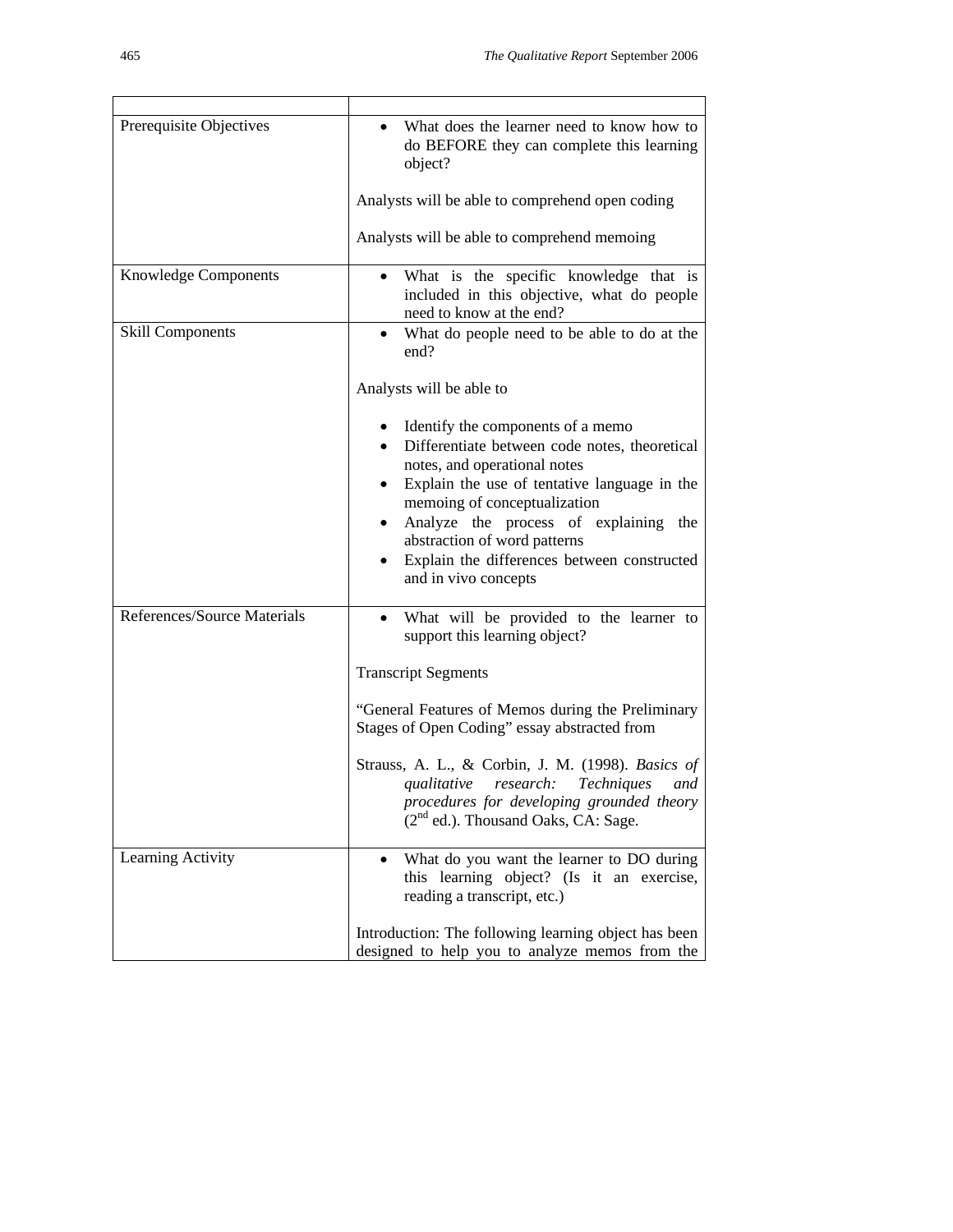| early stages of open coding and to see how analysts<br>begin to document conceptualization and record<br>their thoughts and reflections on this process.                                                                                                                                                                                                                                                                                                                           |
|------------------------------------------------------------------------------------------------------------------------------------------------------------------------------------------------------------------------------------------------------------------------------------------------------------------------------------------------------------------------------------------------------------------------------------------------------------------------------------|
| 1. Read the following essay:                                                                                                                                                                                                                                                                                                                                                                                                                                                       |
| General Features of Memos during the Preliminary<br><b>Stages Conceptualization in Open Coding</b>                                                                                                                                                                                                                                                                                                                                                                                 |
| Open coding is the initial analytical process in<br>Grounded Theory by which the analysts "opens up<br>the text" by analyzing field notes and interview<br>transcripts line-by-line and provisional identifies and<br>names concepts and categories in the data. Open<br>coding also involves the process of memo writing, a<br>process by which the analyst makes overt the<br>thinking that went into the naming of concepts and<br>categories (Strauss & Corbin, 1998, p. 101). |
| In open coding concepts are the provisional names<br>analysts give to explain particular word patterns or<br>bits of data they identify in their field notes and<br>interviews. Throughout the analytical process, these<br>provisional concepts or abstractions are constantly<br>compared with other concepts identified and are<br>classified or grouped together based upon their<br>similarities to form categories (Strauss & Corbin,<br>1998, p. 105).                      |
| Conceptualization is a process in open coding by<br>which analysts provisionally name discrete parts of<br>field notes and interview transcripts so as to explain<br>or abstract the meaning the words evoke for the<br>analysts. Analysts may create these provisional<br>concepts using words they have constructed<br>themselves or using<br>words spoken by the<br>respondents themselves (i.e., in vivo codes) (Strauss<br>& Corbin, 1998, p. 105).                           |
| Broadly speaking, during open coding, data or word<br>patterns are broken down into discrete parts, closely<br>examined,<br>and compared for<br>similarities<br>and<br>differences in meaning. Analysts provisionally name<br>these concepts to explain the meaning evoked by<br>these bits of data and word. Concepts that are found<br>to be similar in nature or related in meaning are                                                                                         |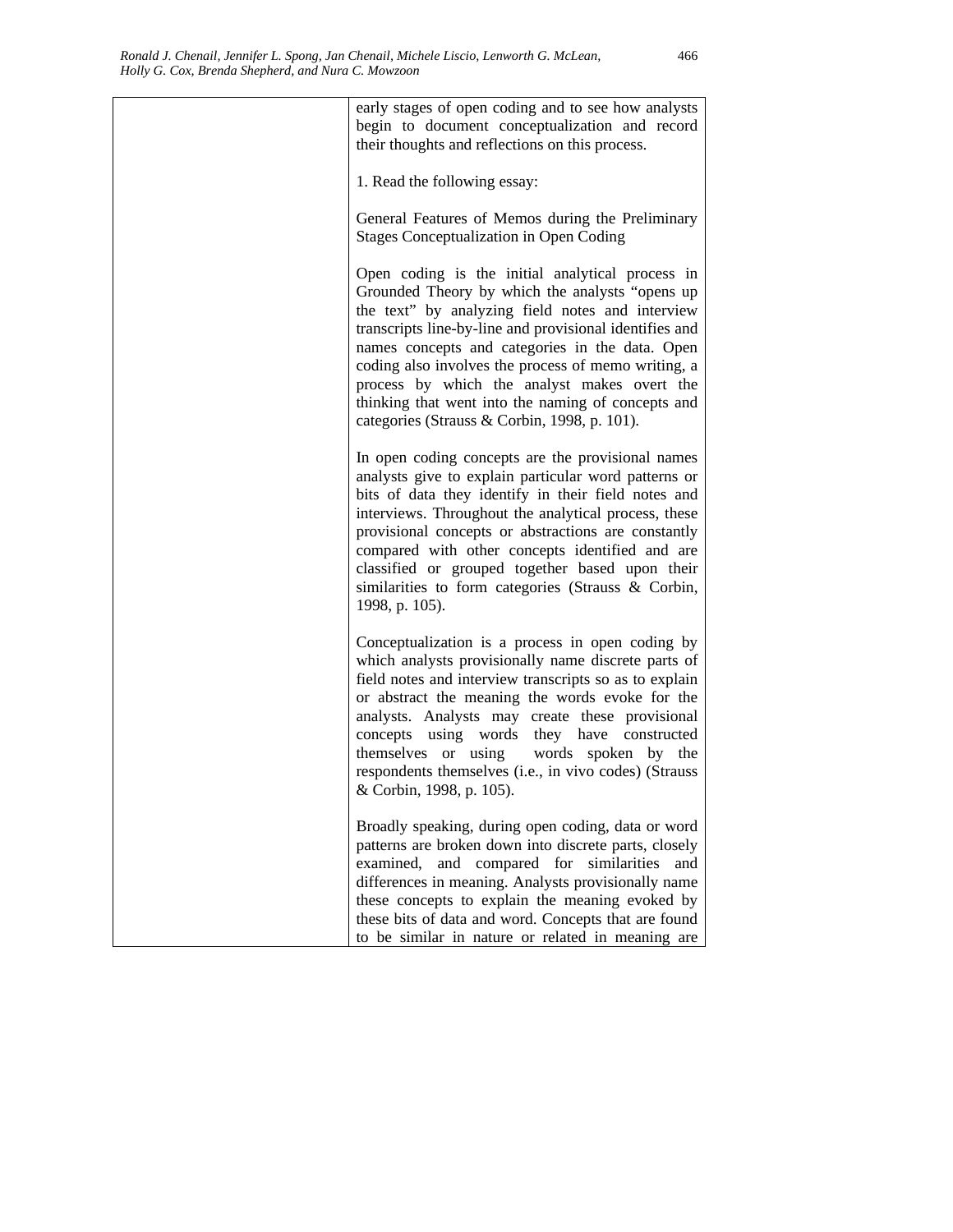| grouped under more abstract concepts<br>termed<br>categories (Strauss & Corbin, 1998, p. 102).                                                                                                                                                                                                                                                                                                                                                                                                                                                                                                                                                                                                 |
|------------------------------------------------------------------------------------------------------------------------------------------------------------------------------------------------------------------------------------------------------------------------------------------------------------------------------------------------------------------------------------------------------------------------------------------------------------------------------------------------------------------------------------------------------------------------------------------------------------------------------------------------------------------------------------------------|
| Specifically speaking, the steps of Open Coding are<br>as follows:                                                                                                                                                                                                                                                                                                                                                                                                                                                                                                                                                                                                                             |
| a. Analysts minutely scrutinize each field note,<br>interview, or other documents line by line, or word<br>by word (Strauss, 1987, p. 28);                                                                                                                                                                                                                                                                                                                                                                                                                                                                                                                                                     |
| b. Analysts identify bits of data or word patterns that<br>interest them or seem significant and ask a variety of<br>questions about these discrete pieces:                                                                                                                                                                                                                                                                                                                                                                                                                                                                                                                                    |
| • What could this word pattern mean?<br>• What is my general notion, idea, theory, or<br>abstraction about the meaning of this word<br>pattern?                                                                                                                                                                                                                                                                                                                                                                                                                                                                                                                                                |
| c. Analysts give provisional names to each concept<br>by asking the following questions (Strauss, 1987, p.<br>30);                                                                                                                                                                                                                                                                                                                                                                                                                                                                                                                                                                             |
| • What would be a good provisional concept<br>name that explains the meaning of this word<br>pattern?<br>What is the source of the provisional concept<br>name-constructed by me or taken by me<br>from the interviewee's words (in vivo)?<br>How does my provisional concept name and<br>meaning for this word pattern fit with the<br>context provided by the words surrounding<br>the word pattern itself?<br>How do your provisional concept name and<br>$\bullet$<br>meaning for this word pattern fit with the<br>surrounding context of the interview itself?<br>How is the meaning of this word pattern<br>similar to other word patterns you have<br>noticed and provisionally named? |
| d. Analysts continue to ask questions pertaining to<br>conditions, strategies, interactions, and consequences<br>of these provisional concepts (Strauss, 1987, p. 28);                                                                                                                                                                                                                                                                                                                                                                                                                                                                                                                         |
| e. Throughout the process, analysts interrupt the<br>open coding of concepts to write memos (Strauss,                                                                                                                                                                                                                                                                                                                                                                                                                                                                                                                                                                                          |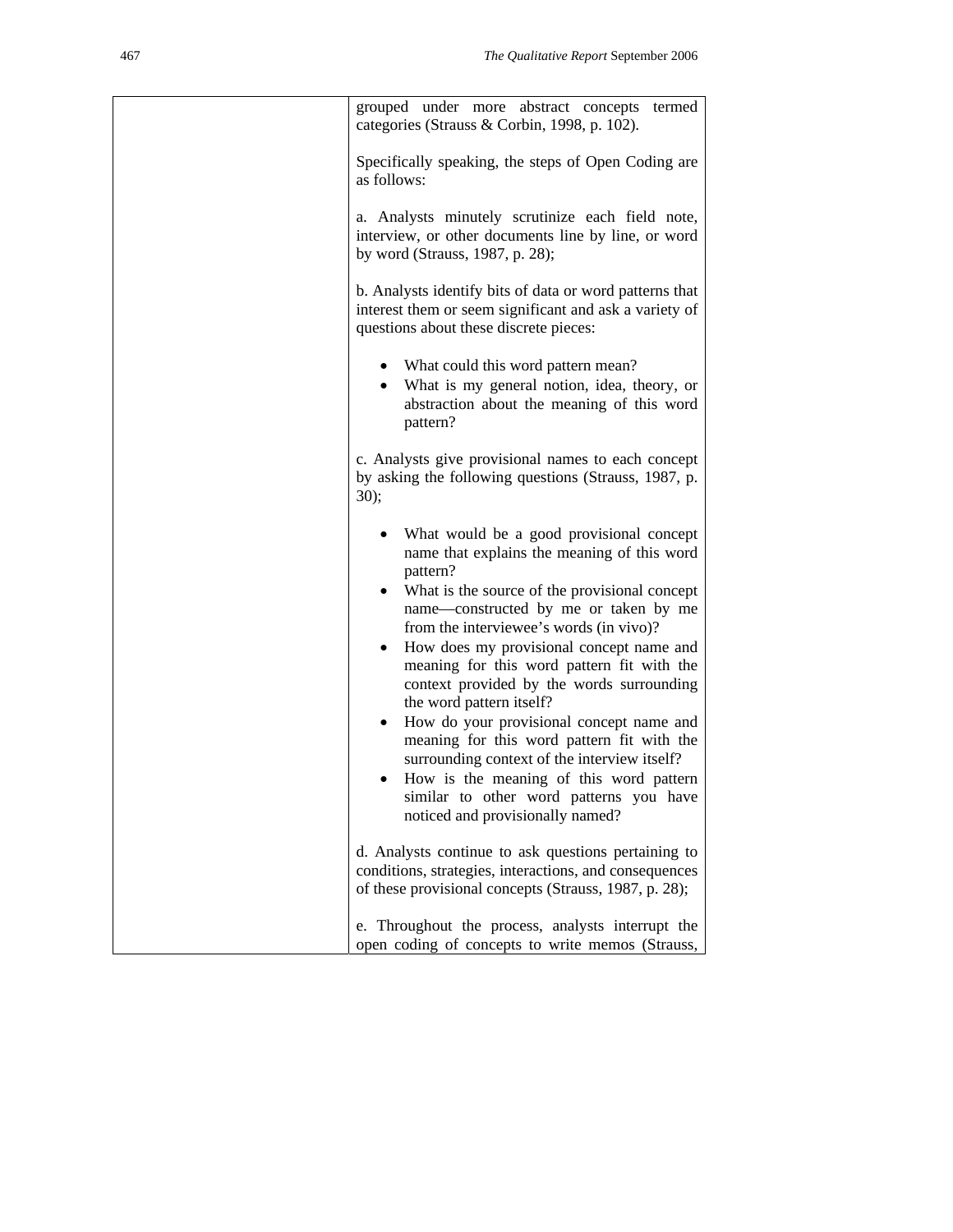### 1987, p. 32).

Generally in Grounded Theory, memos are written records that "contain the products of analysis or directions for the analyst" (Strauss & Corbin, 1998, p. 217). In the early phases of open coding, memos help the analyst to gain analytical distance from the materials being studied in that they force the analyst to move from working with the data to conceptualization. In other words, the process of writing memos in the early phases of open coding encourages the analysts to shift from simply describing what they see in their field notes and interviews to creating or discovering provisional concepts that attempt to offer analysis, explanations or abstractions of the word patterns (Strauss & Corbin, 1998, p. 218). Memoing also offers analysts an opportunity to be creative and imaginative and to reflect on their analytical thought (Strauss & Corbin, 1998, p. 220).

Memos at this stage vary in length but are often brief, simple, and sometimes awkward. Over time, memos take on greater depth, clarity, and complexity as the analysis progresses (Strauss & Corbin, 1998, p. 218). The provisional nature of analysis and conceptualizing in the early stages of the open coding phase suggests that analysts should use a tentative or hedging style of reporting (Strauss & Corbin, 1998, p. 223).

These memos can take several forms—code notes, theoretical notes, and operational notes. Code notes contain material pertaining to the codes themselves (e.g., open codes, axial codes, and selective codes). Theoretical notes pertain to the analyst's thoughts about theoretical sampling. Operational codes deal with procedural directions and reminders (Strauss & Corbin, 1998, p. 218).

From a pragmatic perspective, memos should be dated and should make reference to the portion of the field note or transcript section about which they are being written. Each memo should also contain a heading denoting the concept or category to which they pertain (Strauss & Corbin, 1998, p. 221).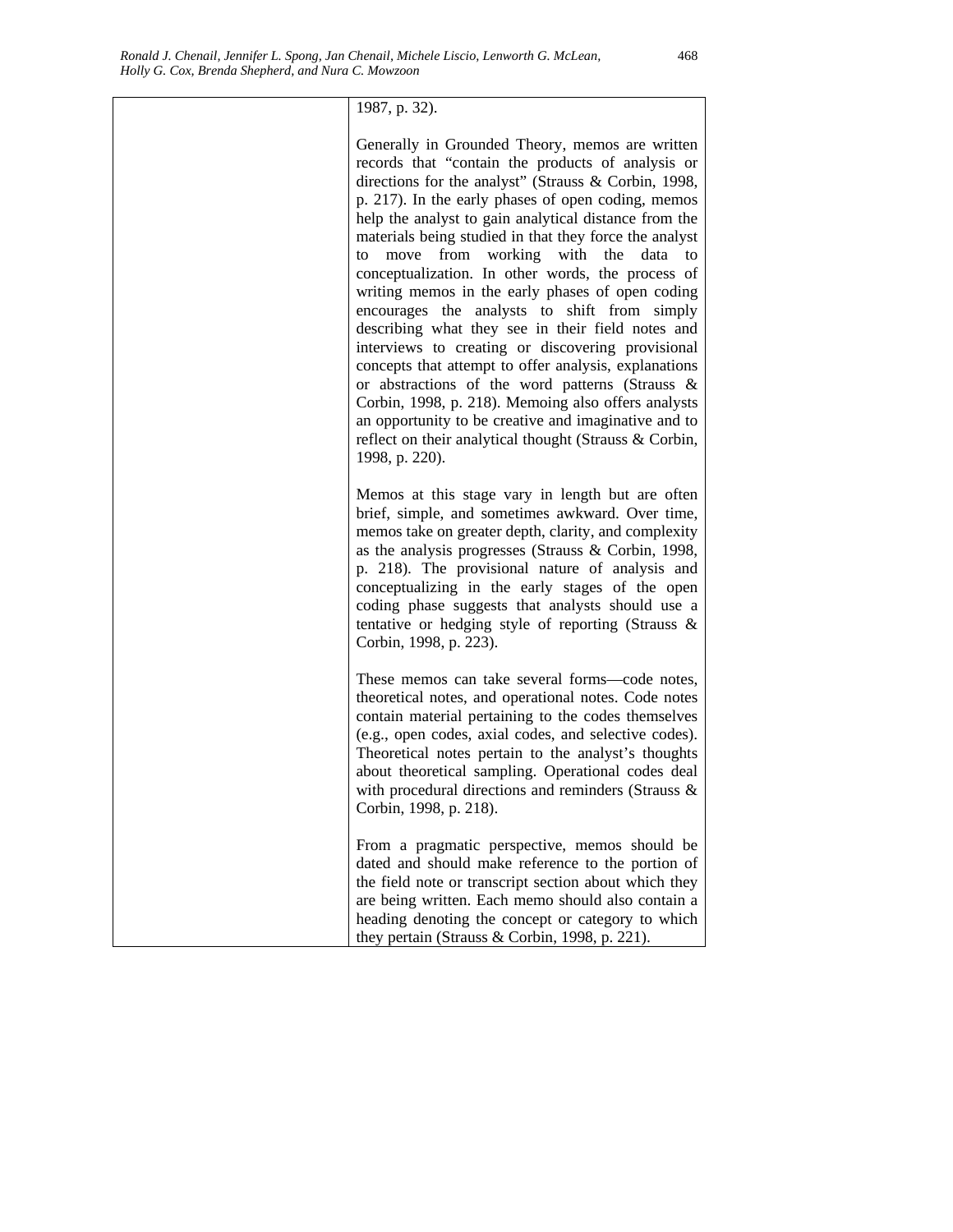|                            | 2. The following examples have been excerpted<br>from an interview of a doctorial student (Nancy)<br>regarding her experiences in a PhD in Family<br>Therapy program. Mary is the interviewer and the<br>number before each speaker's name designates the<br>placement of these speaker turns within the entire<br>span of the interview. Read each example and<br>answer the accompanying questions. |                                     |                                                                                                                                                                                                                                                                                                                             |
|----------------------------|-------------------------------------------------------------------------------------------------------------------------------------------------------------------------------------------------------------------------------------------------------------------------------------------------------------------------------------------------------------------------------------------------------|-------------------------------------|-----------------------------------------------------------------------------------------------------------------------------------------------------------------------------------------------------------------------------------------------------------------------------------------------------------------------------|
| Ι.                         |                                                                                                                                                                                                                                                                                                                                                                                                       |                                     |                                                                                                                                                                                                                                                                                                                             |
| 7. Mary                    | How does your working affect your<br>ability to handle schoolwork?                                                                                                                                                                                                                                                                                                                                    |                                     |                                                                                                                                                                                                                                                                                                                             |
| 8. Nancy                   | (sighs deeply) UMM, it doesn't affect                                                                                                                                                                                                                                                                                                                                                                 |                                     |                                                                                                                                                                                                                                                                                                                             |
|                            | how I handle my schoolwork - I'll<br>handle it, regardless. But, sometimes<br>it does suck my energy out, and it                                                                                                                                                                                                                                                                                      |                                     | <b>Comment:</b> 5/10/05: "Surviving": It<br>seems her formula for surviving is to take<br>change and handle things or manage<br>them.                                                                                                                                                                                       |
|                            | takes more effort to knuckle down<br>and do work. But, I'm lucky in that<br>my job – one of my jobs – is in the<br>school environment and I can study                                                                                                                                                                                                                                                 |                                     | Comment: 5/10/05: "Energy Level": It<br>appears one aspect of making all of these<br>conflicting demands priorities is to have<br>sufficient energy to "do it all."                                                                                                                                                         |
|                            | when it's quiet and slow.<br>a. Identify the names of the concepts being discussed<br>in Turn 8 and list them below along with their                                                                                                                                                                                                                                                                  |                                     | <b>Comment:</b> 5/10/05: " <b>Effort</b> " (in vivo):<br>As a way of connecting this concept to<br>the one above I may re-name this one<br>"Energy Efficiency" in that knuckling<br>down is one way to remain energy<br>efficient.                                                                                          |
|                            | corresponding word patterns.                                                                                                                                                                                                                                                                                                                                                                          | AΛ<br>$\mathcal{N}$<br>$\mathbf{A}$ | <b>Comment:</b> 5/10/05: "Work Time":                                                                                                                                                                                                                                                                                       |
|                            | b. Identify whether Memo [RC1] is a code note,<br>theoretical note, or operational note and explain the                                                                                                                                                                                                                                                                                               |                                     | This one seems to be about the time she<br>spends on her job. I also am thinking<br>about a concept of "job construction" in<br>that she appears to construct work and<br>school as jobs or her jobs.                                                                                                                       |
| rationale for your choice. |                                                                                                                                                                                                                                                                                                                                                                                                       |                                     | <b>Comment:</b> $5/10/05$ : "Studying": Her<br>concept of "Studying" seems to include                                                                                                                                                                                                                                       |
| П.                         |                                                                                                                                                                                                                                                                                                                                                                                                       |                                     | "multitasking."                                                                                                                                                                                                                                                                                                             |
| 15. Mary<br>school?        | Tell me the best part of going to                                                                                                                                                                                                                                                                                                                                                                     |                                     | <b>Comment:</b> 5/10/05: "Work Time": She<br>appears to decide when she can do her<br>school work or other things at work job<br>and this decision appears to be predicated<br>on whether or not there is a high level of<br>activity at her work job.                                                                      |
| 16. Nancy                  | HMM. Knowing that I'm getting an<br>incredible education, from professors<br>who for the most part I truly respect                                                                                                                                                                                                                                                                                    |                                     | Comment: 5/10/05: "Admirable<br>Faculty": It appears that her concept of<br>"admirable faculty" are those who are<br>worthy of respect and admiration.                                                                                                                                                                      |
|                            | and admire. Sometimes I wish I could<br>bask<br>and<br>in<br>all<br><i>just</i><br>sit<br>their<br>knowledge,<br>experience,<br>and<br>expertise!<br><b>Education</b><br>through<br>osmosis! (laugh)                                                                                                                                                                                                  |                                     | Comment: 5/10/05: "Education<br>through Osmosis" (in vivo): It seems she<br>jokingly suggests that "just being there"<br>can have educational value. In<br>relationship to the "Admirable Faculty"<br>concept above, I think we can add<br>"knowledge, experience, and expertise"<br>to her concept of "Admirable Faculty." |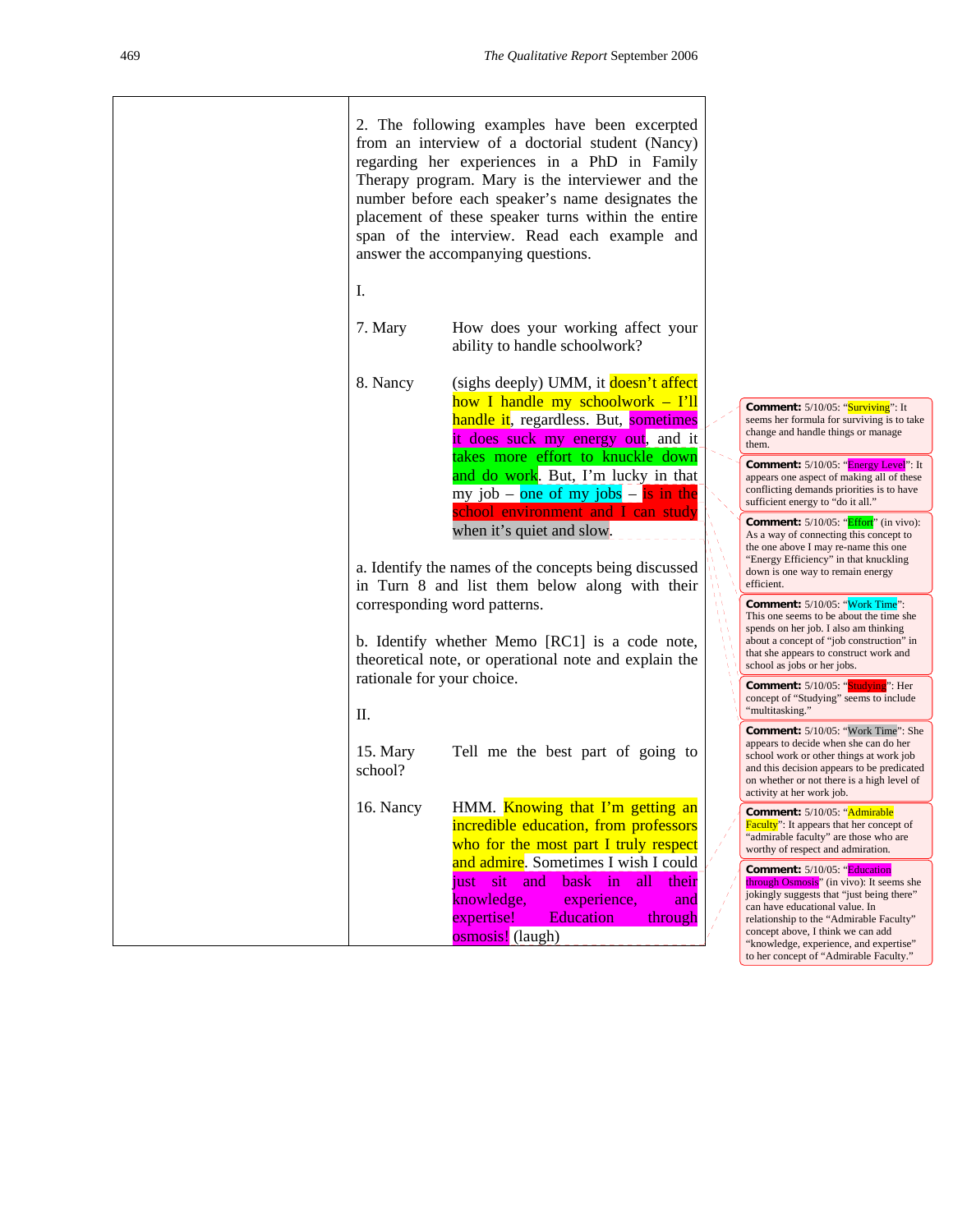|                             | an in vivo one.<br>presented in such a style.<br>III. | a. In Memo [RC8], the provisional concept,<br>"Education through Osmosis" is labeled as "(in<br>vivo)." Please define what an in vivo code is and<br>explain why the analyst designated this concept as<br>b. In memos [RC7] and [RC8], the analyst has<br>placed the names of the concepts in quotation marks<br>and uses words such as "appears" [RC7] and "It<br>seems" [RC8] when discussing explanations of these<br>concepts. Please explain why the memos are |                                                                                                                                                                                                                                                                                                                                                   |
|-----------------------------|-------------------------------------------------------|----------------------------------------------------------------------------------------------------------------------------------------------------------------------------------------------------------------------------------------------------------------------------------------------------------------------------------------------------------------------------------------------------------------------------------------------------------------------|---------------------------------------------------------------------------------------------------------------------------------------------------------------------------------------------------------------------------------------------------------------------------------------------------------------------------------------------------|
|                             | 5. Mary<br>6. Nancy                                   | What aspect of your life, schoolwork<br>personal,<br>take<br>seems<br>to<br><b>or</b><br>precedence?<br>Again, it varies depending on the<br>week! If my schoolwork is more<br>demanding, it takes precedence.                                                                                                                                                                                                                                                       | Comment: 5/10/05: "School Demands"<br>(in vivo): This one could also be termed                                                                                                                                                                                                                                                                    |
|                             | produce these concepts.                               | Otherwise, I tend to play before I<br>work. (laugh) Not a good habit, but<br>what can I say? (laugh again)<br>a. The process of conceptualizing involves the<br>analysts moving from description to explanation.<br>After reading memos [RC9] and [RC10], describe<br>how the analyst abstracts the word patterns to                                                                                                                                                 | "Precedent" in that her concept for what<br>takes precedence is based upon what is<br>most demanding during a given week.<br><b>Comment:</b> 5/10/05: "Balance": At first<br>I thought this was her way of expressing<br>how she balances play and work, but I'm<br>now thinking this may be like her concept<br>of how to figure our priorities. |
| <b>Objective Evaluation</b> | $\bullet$<br>object?<br>I.<br>a.                      | How will you and/or the learner know that<br>they have successfully mastered the learning<br>After completing the questions, compare your<br>responses to the following ones to see if your<br>compare favorably. If any of them do not, please re-<br>read the essay above to find the section that<br>corresponds to the answer in question, and then try<br>responding to the question or questions again.                                                        |                                                                                                                                                                                                                                                                                                                                                   |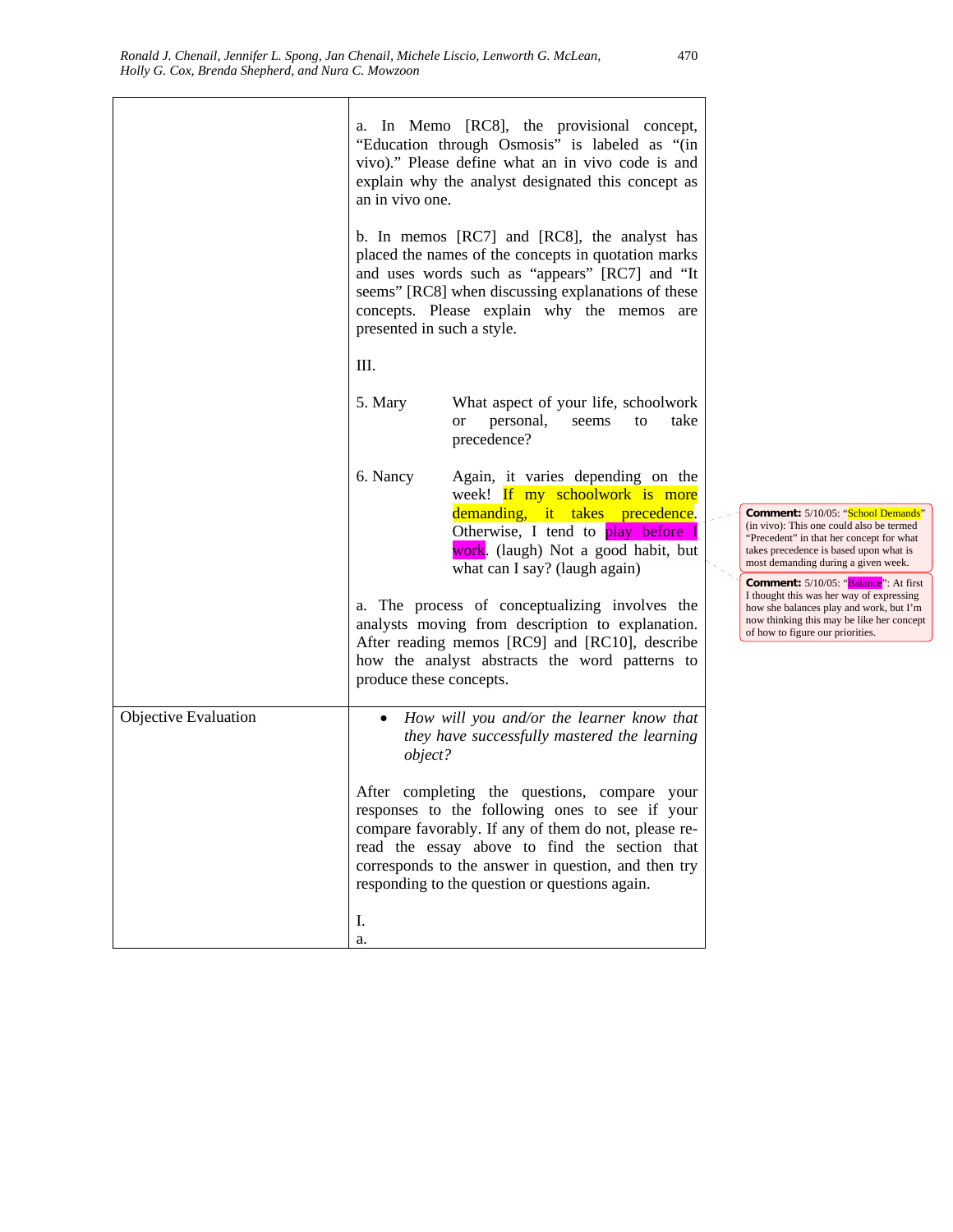| Surviving: doesn't affect how I handle my<br>٠<br>schoolwork - I'll handle it<br>Energy Level: sometimes it does suck my<br>energy out<br>Effort: takes more effort to knuckle down<br>and do work<br>Work Time: one of my jobs<br>Studying: is in the school environment and I<br>can study<br>Work Time: when it's quiet and slow                                                                                       |  |
|---------------------------------------------------------------------------------------------------------------------------------------------------------------------------------------------------------------------------------------------------------------------------------------------------------------------------------------------------------------------------------------------------------------------------|--|
| b. Memo [RC1] is a code note because the content of<br>the note presents the analysts explanation of the<br>coding of the word pattern as "Surviving." If it were<br>theoretical note, it would have contained information<br>regarding the analyst's thoughts about theoretical<br>sampling and if it were an operational code, it would<br>have contained information regarding procedural<br>directions and reminders. |  |
| П.                                                                                                                                                                                                                                                                                                                                                                                                                        |  |
| a. An in vivo provisional concept name is one taken<br>from the actual words of an interviewee. In the case<br>of this particular in vivo code, Nancy actually states<br>the words, "Education through osmosis!" and that is<br>the exact concept name the analyst has decided to<br>use to explain the word pattern identified for this<br>concept.                                                                      |  |
| The provisional nature of analysis<br>b.<br>and<br>conceptualizing in the early stages of the open<br>coding phase suggests that analysts should use a<br>tentative or hedging style of reporting. The use of<br>quotation marks around concept names can suggest<br>their provisional nature as well as the selection of<br>hedging words such "seems," "appears,"<br>and<br>"apparent."                                 |  |
| III.                                                                                                                                                                                                                                                                                                                                                                                                                      |  |
| a. In [RC9], the analyst explains that the concept,<br>"School Demands," involves the notion of setting<br>precedents among competing priorities. This slight<br>abstraction of Nancy's actual words will make it<br>easier for the analyst to compare this concept with                                                                                                                                                  |  |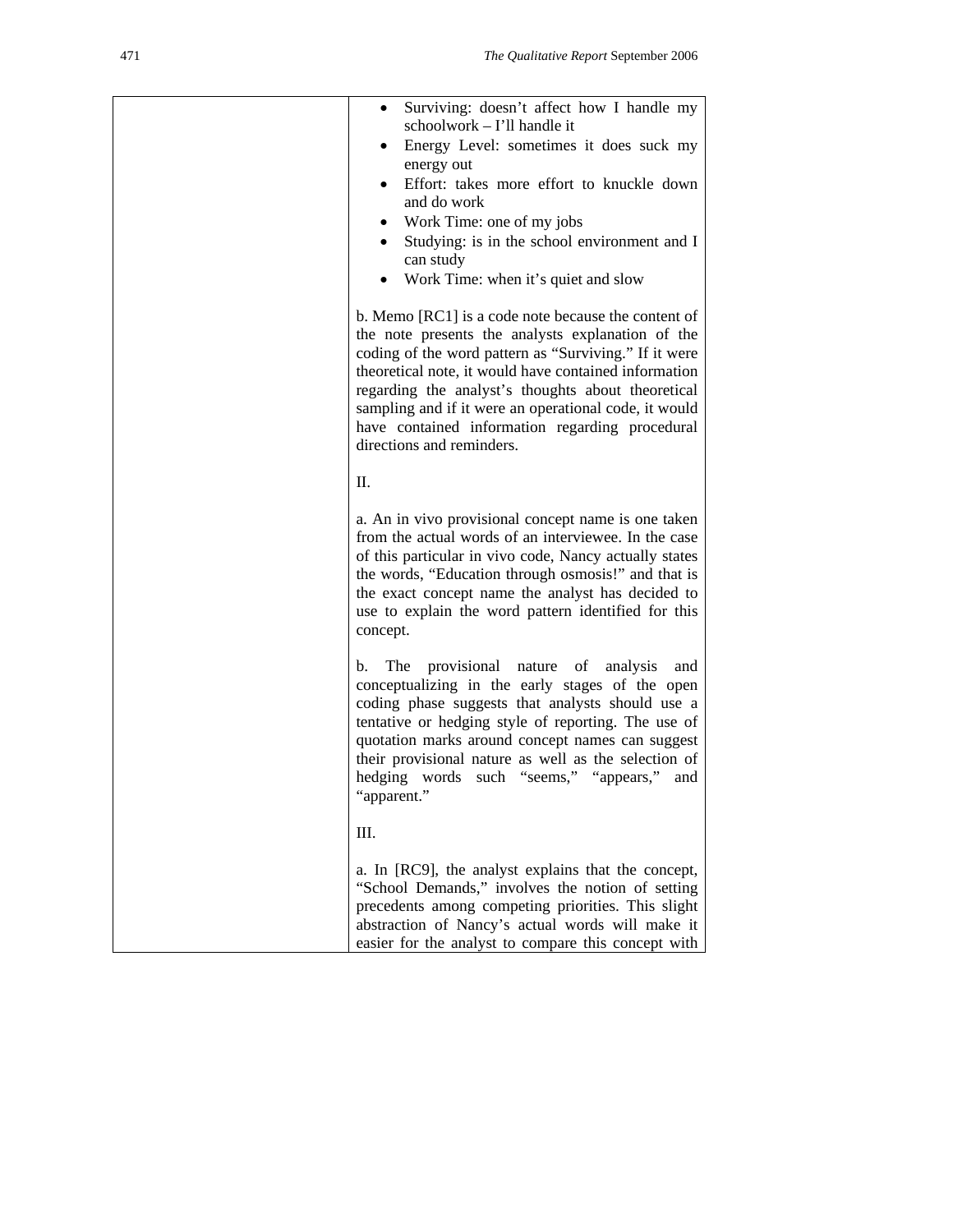|                            | other concepts involving "setting precedents" instead<br>of comparing descriptions of Nancy's talk about<br>school.                                                                                                                                                                                                        |
|----------------------------|----------------------------------------------------------------------------------------------------------------------------------------------------------------------------------------------------------------------------------------------------------------------------------------------------------------------------|
|                            | In [RC10], the analyst proposes the meaning of<br>Nancy's words, "play before I work," suggests how<br>she balances her demands or how she prioritizes her<br>time. This too is an abstraction by which the analyst<br>attempts to explain what is meant by the words<br>instead of simply describing what Nancy has said. |
| Sequencing                 | The goal is that each learning object stands<br>alone, but if this one MUST be done in<br>conjunction with another one, list that here.                                                                                                                                                                                    |
| Other Information/Comments | What else do we need to know to design this<br>learning object?                                                                                                                                                                                                                                                            |

#### **Author Note**

Ronald J. Chenail, Office of Research, Planning and Governmental Affairs, Nova Southeastern University; Jennifer L. Spong, Department of Family Therapy, Nova Southeastern University; Jan Chenail, Office of Research, Planning and Governmental Affairs, Nova Southeastern University; Michele Liscio, Lenworth G. McLean, Holly G. Cox, Brenda Shepherd, and Nura C. Mowzoon, Department of Family Therapy, Nova Southeastern University.

An earlier version of this paper was presented January 7, 2006, at the 19th Annual QUIG Conference on Interdisciplinary Qualitative Studies, University of Georgia, Athens, Georgia USA. The authors would like to acknowledge the contributions made to this project by Dr. Irene Schatz and the doctoral students in SFTD 6430: Qualitative Research I and SFTD 7350: Qualitative Research II.

Correspondence concerning this paper should be addressed to Ronald J. Chenail, Office of Research Planning and Governmental Affairs, Nova Southeastern University, 3301 College Avenue, Fort Lauderdale-Davie, Florida 33314 USA; E-mail: ron@nsu.nova.edu

Copyright 2006: Ronald J. Chenail, Jennifer L. Spong, Jan Chenail, Michele Liscio, Lenworth G. McLean, Holly G. Cox, Brenda Shepherd, Nura C. Mowzoon, and Nova Southeastern University

#### **Article Citation**

Chenail, R. J., Spong, J. L., Chenail, J., Liscio, M., McLean, L. G., Cox, H. G., Shepherd, B., & Mowzoon, N. C. (2006). Creating and using learning objects in